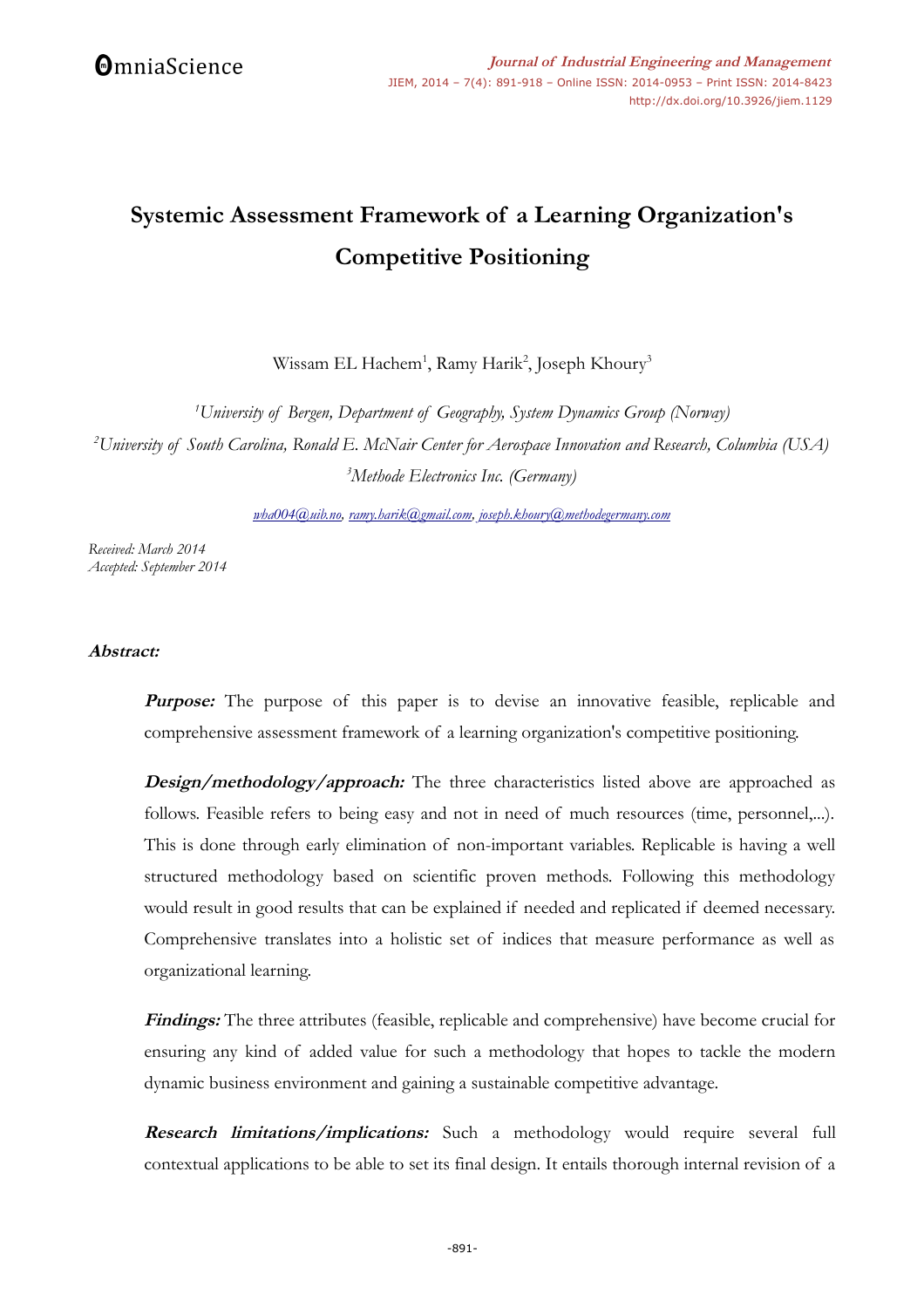company's structure. Therefore a great deal of transparency and self-transcendence from the individual involved is a pre-requisite for any chance of success.

**Originality/value:** It offers a systematic way to assess a company's performance/competitive positioning while accounting for the crucial attribute of organizational learning in its makeup.

**Keywords:** organizational learning, competitive advantage, system dynamics, analytic network process, manufacturing sustainability

## **1. Introduction**

In our fast changing business environment, the need for a company to develop into a learning organization is becoming more and more urgent and crucial for any chance of sustaining competitiveness in the market place. Empirical research has shown that a company's knowledge management practices are all correlated with its performance (Syed & Xiaoyan, 2013). Performance in this paper is synonymous to the degree of which the company is capable of generating and sustaining competitive advantage. Based on these findings as well as numerous others, a company's performance cannot be evaluated without taking into consideration its ability to sustain and manage its knowledge, which can only be done through its development into a learning entity which itself is reliant on management of internal resources within a firm.

This paper proposes a framework that aims to assess a manufacturing company's performance in terms of achieving sustained competitive advantage. The case specific study in section 3 dealt with manufacturing sustainability as its theme. There exist ample literature that deal with topics such as competitive advantage, company's performance and organizational learning. However, according to the knowledge of the authors, there has not yet been proposed a framework that aims at evaluating company's performance, equal to competitive advantage in this paper, with emphasis on organizational learning. This is deemed crucial in modern business environments, because complexity and knowledge have exponentially grown. Hence this paper builds on previous literature, by combining the need for a systematic framework that quantitatively measures performance and competitive advantage while accounting for the crucial yet often underweighed and misconceived organizational learning element.

The question now is how to kick-start and sustain this company wide initiative in the most efficient way. Modeling for many is the solution. Modeling within the organization can help in achieving a common perspective on multi-disciplinary topics that span across departments from HR to R&D and everything in between.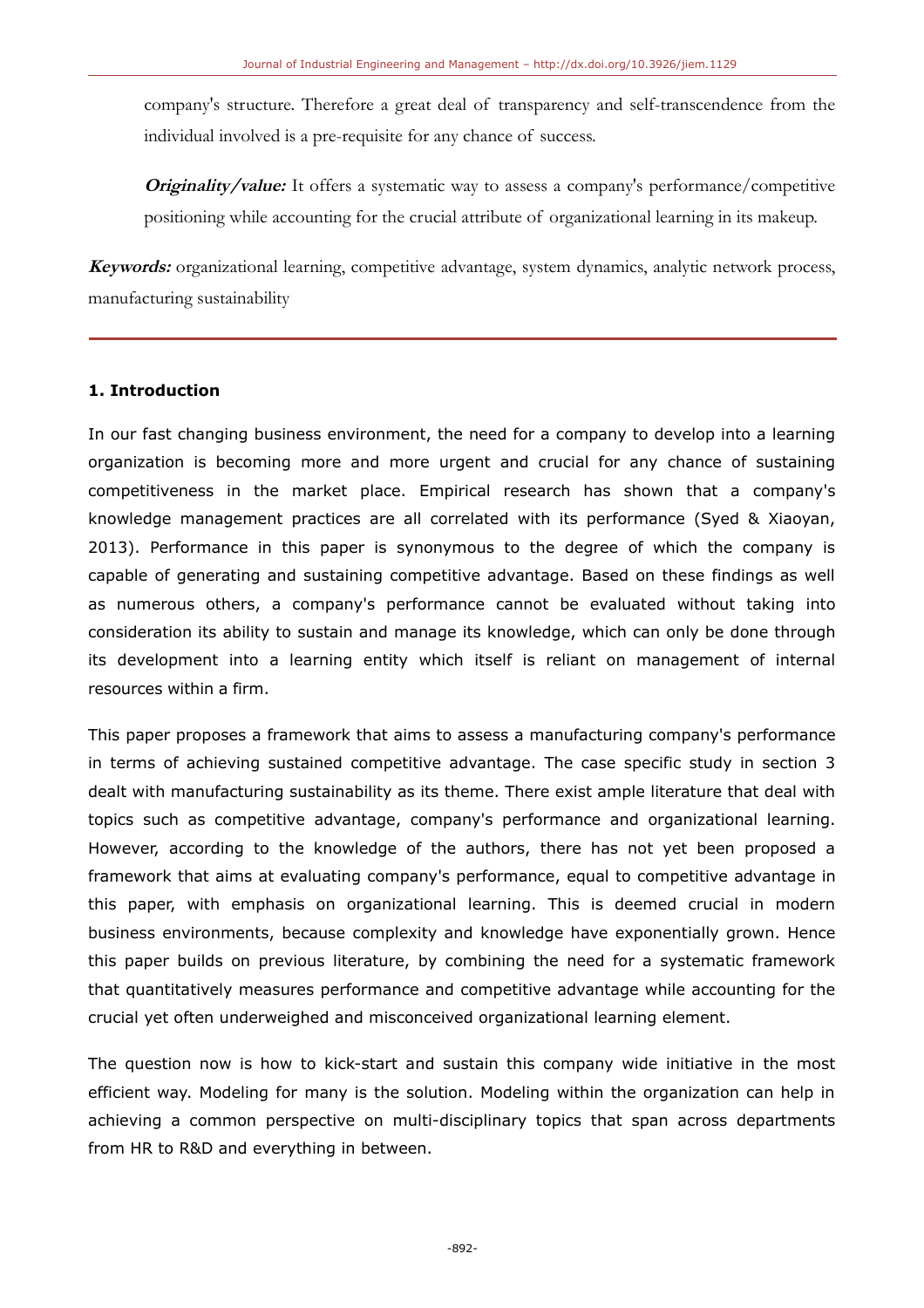The framework is built on concepts and tools that span across two distinct yet relevant fields, System Dynamics (or SD) and Analytic Network Process (or ANP).

## **2. Literature Review**

In this section, the following questions will be answered: What is organizational learning? Why is Learning so important? How does modeling help a company in becoming a learning entity? What kind of modeling fits well this purpose?

## **2.1. Organizational learning, Mental Models & Competitive advantage**

Organizational learning has been the subject of extensive study for the past decades, and its most recent version is based on the 1990 book "The fifth Discipline" by Peter Senge (Senge, 1990). Not much detail will be given to the topic of organizational learning itself since there is plenty of papers and books, some of them are referred to in this paper, that deal solely on defining and developing this quite complex subject. However, some notions relating this topic to the overall goal of the paper must be briefly explored.

A firm's environment, external as well as internal, is made up of a complex network of variables connected with varying degrees by causality. Through continuous adjustment and learning, managers within these firms are required to understand, control and guide the output of such a system to the best interest of the company (Soderlund & Vilgon, 1993). This is organizational learning.

Organizational learning takes place at different levels with different forms. The adapted table below from (Wang & Ahmed, 2002) summarizes in a brief yet relatable way these concepts: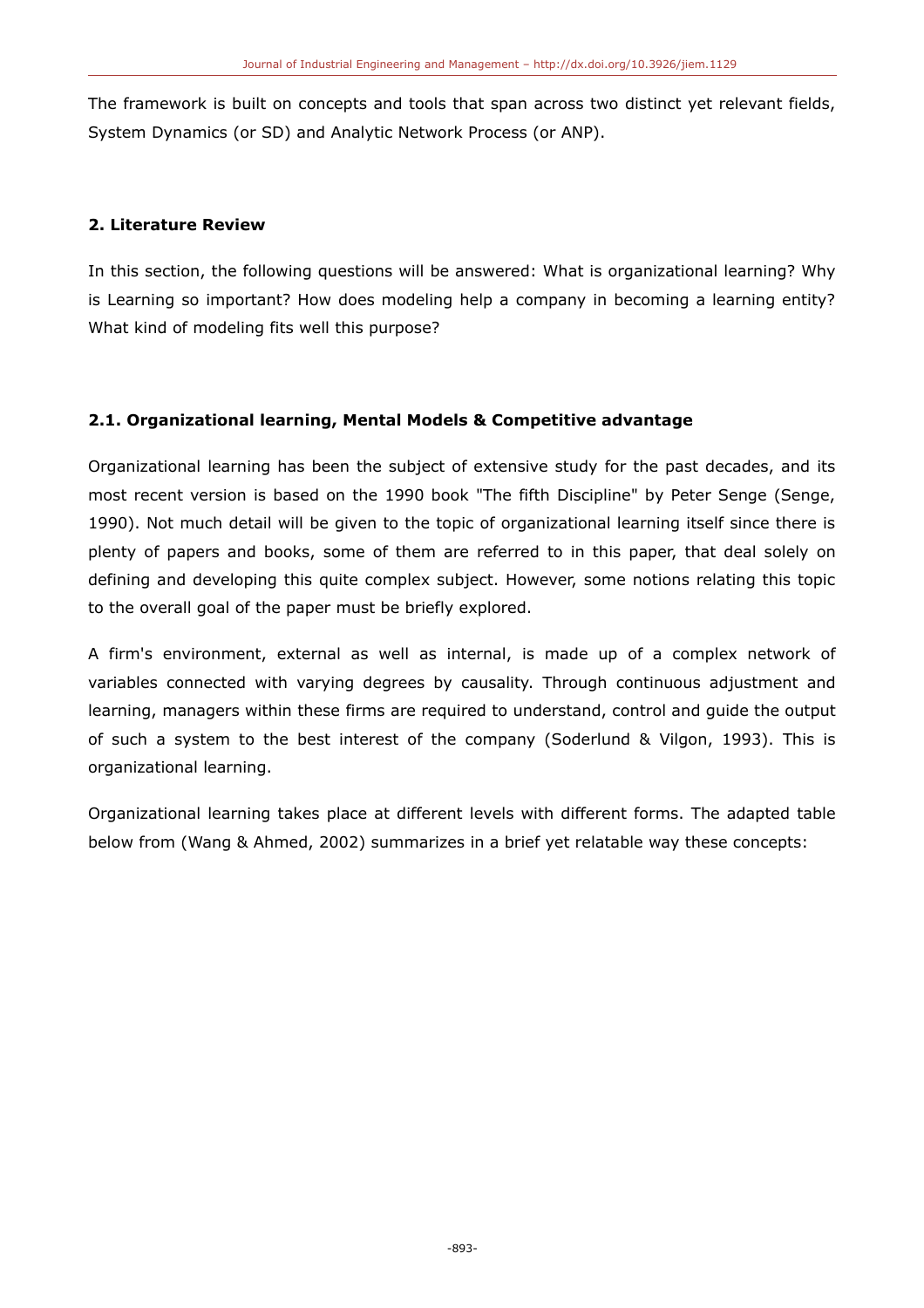| <b>Focus</b>              | The concept of organizational learning                                                                                                                                                                                                                       | <b>Practices</b>                                                                                      |
|---------------------------|--------------------------------------------------------------------------------------------------------------------------------------------------------------------------------------------------------------------------------------------------------------|-------------------------------------------------------------------------------------------------------|
| Individual learning       | "when individuals within an organization<br>experience a problematic situation and inquire<br>into it on the organizational behalf"                                                                                                                          | Staff training & development                                                                          |
| Process or system         | Is the process whereby organizations<br>understand and manage their experiences                                                                                                                                                                              | Enhancement of information<br>processing and problem solving<br>capability                            |
| Culture or metaphor       | "A learning organization should be viewed as a<br>metaphor rather than a distinct type of<br>structure, whose employees learn conscious<br>communal processes for continually generating,<br>retaining and leveraging individual and<br>collective learning" | Creation and maintenance of<br>learning culture through team<br>working, employee empowerment,<br>etc |
| Knowledge management      | Knowledge acquisition, dissemination,<br>refinement, creation and implementation, and<br>exploit it to develop insights                                                                                                                                      | Facilitation of interaction and<br>strengthening of knowledge base                                    |
| Continuous improvement    | "Continuously transform the entire organization<br>and its context"                                                                                                                                                                                          | <b>TQM</b> practices                                                                                  |
| Innovation and creativity | Constantly questioning existing processes,<br>identifying strategic positions, adopt various<br>modes of learning, all to achieve sustained<br>competitive advantage                                                                                         | Facilitation of triple-loop learning and<br>knowledge creation                                        |

Table 1. Different forms of Organizational Learning (Wang & Ahmed, 2002)

One of the basic elements in such an organization are mental models. Mental models are the major driver of any development that a company goes through. They are basically the strongest and dearest assumptions developed over the years, therefore shaping how an organization thinks and acts. A definition from (Doyle & Ford, 1998) is that a mental model is a dynamic system with "a relatively enduring and accessible, but limited, internal conceptual representation of an external system whose structure is analogous to the perceived structure of the system". Often these mental models are misleading and too simplistic compared to the complex real life settings. (Carter, Kaufmann & Michel, 2007) by investigating behavioural supply management, showcased how decision making violates the assumptions of homoeconomicus. These deviations are a result of relying on heuristics when making decisions. These developed heuristics are the manifestations of the mental models of the firms.

They present a major hurdle for the organization to develop into a learning entity. This attachment to our mental models give rise to "espoused theories" which define what we plan to do and to "theories in use" which are what we actually do. So, with a large volume of mental models operating in a silo fashion within and across the company's departments, there will be strong resistance to change and very little progress towards the strategic set of goals. A general policy adopted by the top management that guarantees open conversation and feedback from the people, would endogenize the learning process making it part of the mental models. This endogenization facilitates the success in transitioning into a learning organization (Magzan, 2012).

The endogenous shift in the learning process makes it integrated inside the company, in other words it is integrated learning. It is this integrated learning that sustains the shift towards a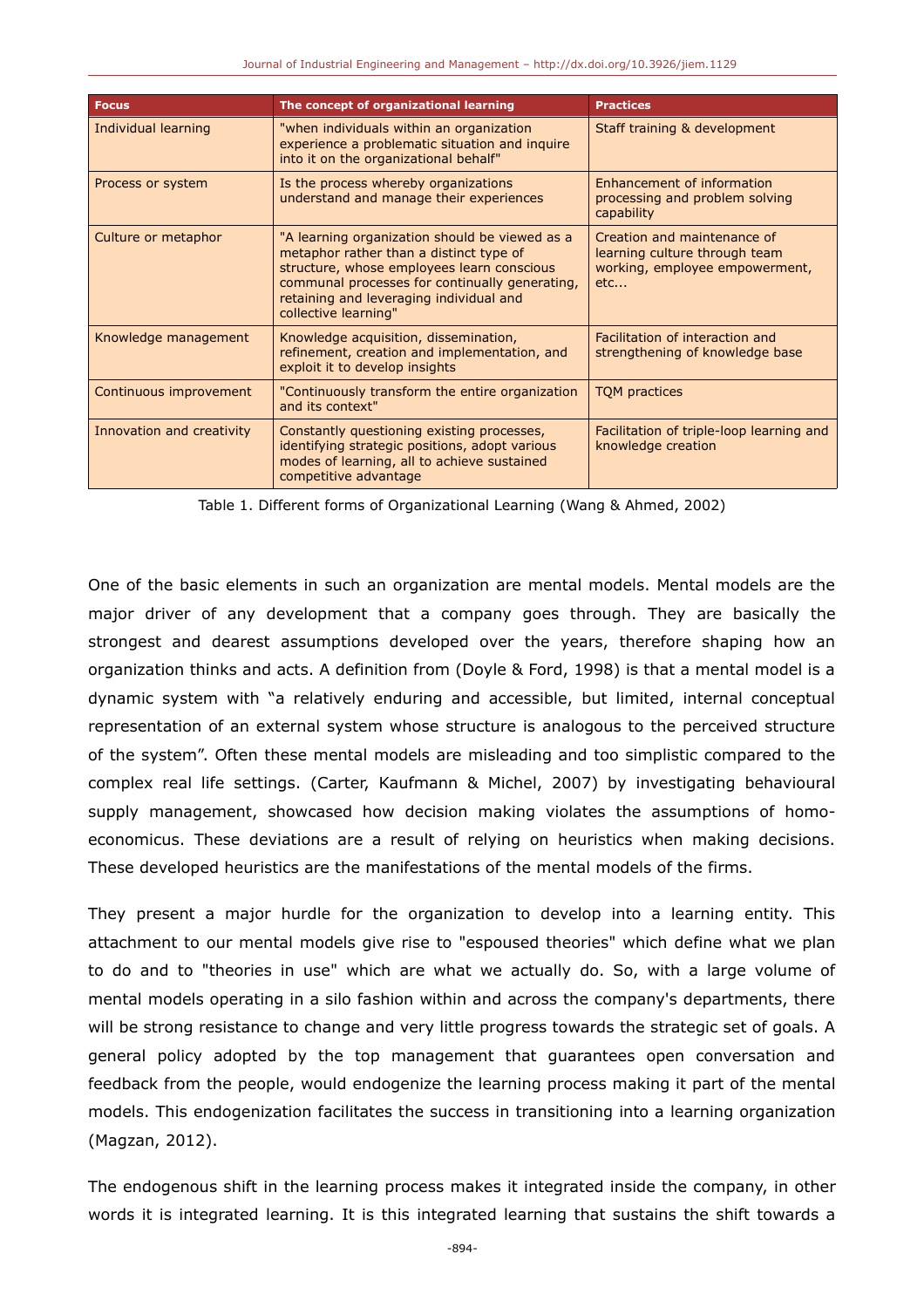learning organization because it is a combination of cognitively and behaviourally driven change, and this combination is the recipe for long term change (Nemeth, 1997).

Mental models are developed over the years based on acquired experience. So, in order to be able to control organizational learning driven by the evolution of mental models, a framework that encompasses a tangible set of indicators must be in turn developed and adopted.

Learning and Knowledge are empirically proven to have a direct impact on the performance of a company (Syed & Xiaoyan, 2013). However, it is misleading to state that more learning or more knowledge is always better in achieving the desired performance. The learning must be aligned with the organization's strategic goals. Therefore its impact, taken in context with the company's goals, paves the way for an accurate assessment of its actual nature of influence in improving organizational performance (Vera & Crossan, 2010).

Organizational learning, a key asset, is difficult to mimic, to substitute, and to transfer. Knowledge catalyses the acquisition of more knowledge. If an organization develops its ability to learn, the potentially dangerous exploding circle of knowledge would be controlled and aligned with the company's goals. So, organizational learning can be said to be essential for a sustained competitive advantage (Martin-de-Castro, Navas-Lopez, Lopez-Saez & Alama-Salazar, 2005).

Simulation is a great tool for setting strategic goals and working efficiently towards their implementation. It allows modelers to benefit from constant feedback about the gap between actual results and simulated ones (Ford, 1999).

Building models is building a framework that translates the mental models of the concerned entities into a computer model. This computer model is controllable and modifiable faster than our mental models. "learning takes place when people discover for themselves contradictions between observed behaviour and their perceptions of how the 'world' should operate" (Morecroft, 1994). So, when errors are extremely expensive and time consuming to repair, by testing and changing computer models in order to detect the difference between observed behaviours and simulated behaviours, decision makers can benefit by adapting faster to the constantly changing reality (Alcantara & Nobrega, 2005).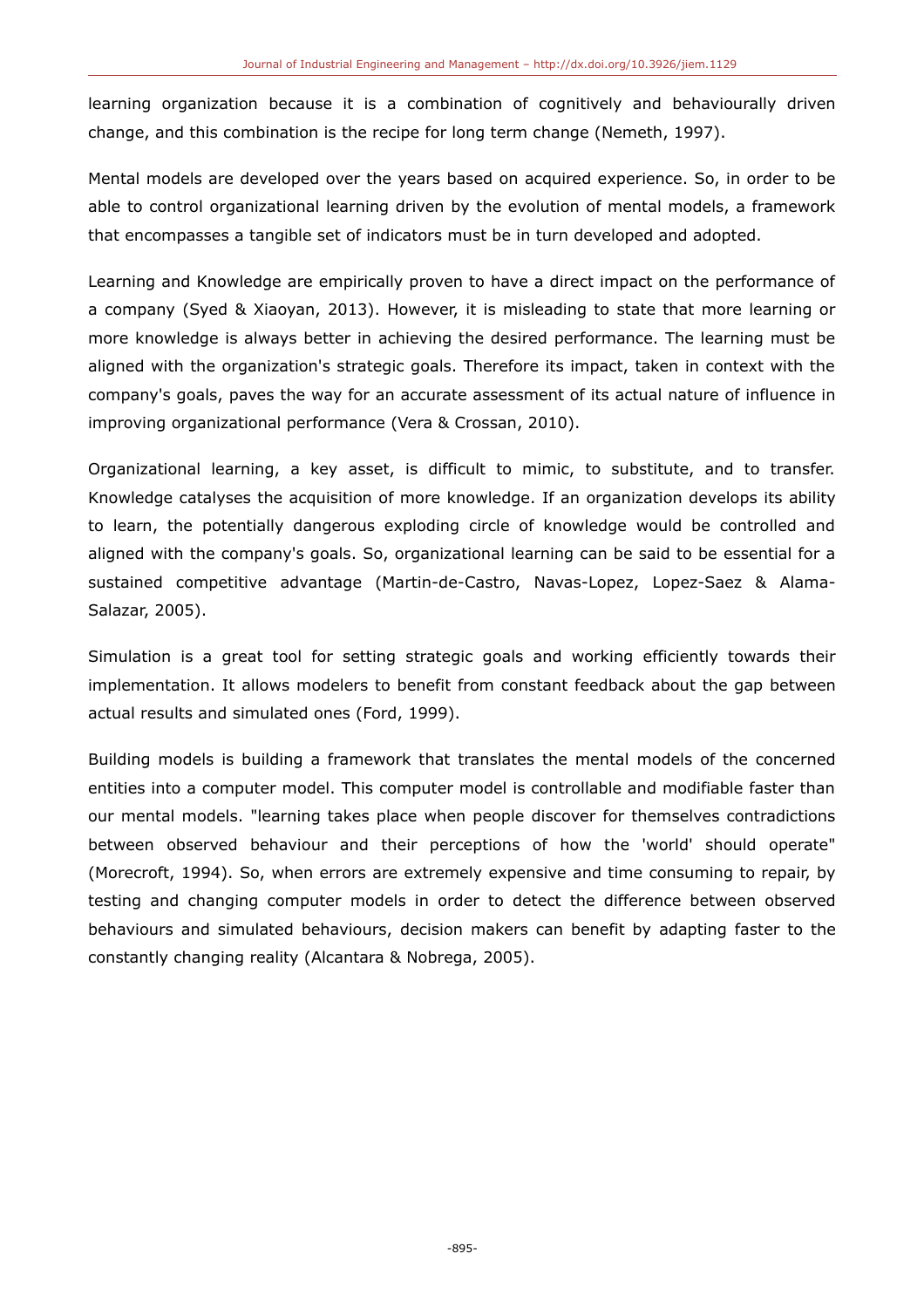#### **2.2. System Dynamics & Analytic Network Process**

#### **2.2.1. System Dynamics**

System Dynamics is a computer simulation methodology that investigates complex dynamic problems. In most cases, there are feedback, delays and non-linearity rendering pure analytical analysis and decision making next to impossible. SD practitioners identify a dynamic problematic behaviour, formulate a hypothesis of what is potentially the root cause of it, develop a basic structure of the causal relationships of relevant components, and then augment this initial simplified structure into a formal holistic model using SD software packages such as Vensim, iThink and Powersim. There exist plenty of accessible sources, for interested readers, that deal with System dynamics philosophy, methodology and applications, however for the scope of this paper, it will not be developed more.

Causal Loop Diagrams (or CLD) or Stocks & Flows (or S & F), which comes first? Among SD practitioners, there are those of the opinion that the initial causal structure should be a simple stock and flow model versus others that argue that it should be a Causal Loop Diagram. For the purpose of evaluating sustainability initiatives within a company, CLD is believed to be the answer. From this initial CLD, a more formal and structurally correct stock and flow model will be developed.

Causal Loop Diagrams are a great tool to track in an easy fashion causal relationships, and specifically those that exhibit feedback with delays through closed loops. However, if not analysed properly, CLD's can be misleading since they do not portray an exact image of the structure of the system under investigation. There are loops that are dominant at certain times, before being dominated by dormant loops at later stages, mainly caused by nonlinearity. As a result, methods were developed to quantitatively study the effects of loops. Among these methods are eigenvalue elasticity analysis, eigenvectors and dynamic decomposition weights, pathway participation metrics and traditional control theory which would all require advanced prior mathematical knowledge. Despite their complexity, they still only manage to give a partial analysis of the behaviour, deterring the willingness to apply these rigorous methods in everyday applications (Hayward, 2012).

Also, all of these methods are still very much dependant on the modeler and his/her judgment on how to proceed with the model analysis, making replication difficult and most often not even possible to do (Ford, 1998). So, in order to simplify as much as possible the investigation process, there may be the need to explore possible methods that might shed useful insights into early stage analysis and variable selection rendering models more compact and by principle preserving only the important loops.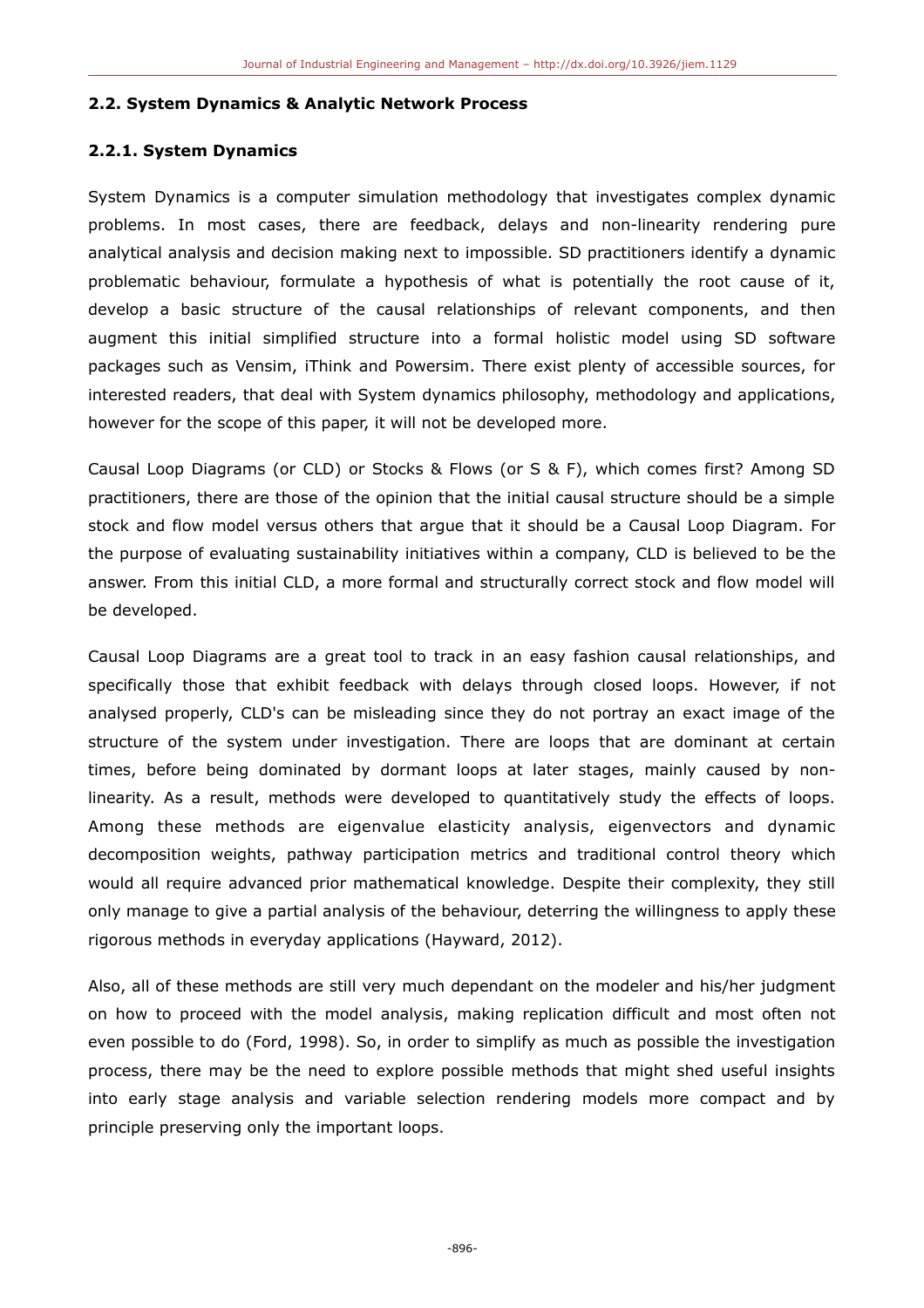#### **2.2.2. ANP**

A common problem when trying to investigate a problematic behaviour of a system, is that more often than not, a wide pool of variables is selected making the selection of the most important ones a complex task. There exist numerous variable reduction, causality testing and prioritization techniques that might help in initial variable selection. Among them, Principal Component analysis (or PCA), Numerical Taxonomy (or NT), Friedman's test, Analytic Hierarchy Process (or AHP) and Analytic Network Process (or ANP). Three among them, PCA, AHP and ANP are the closest to fitting the goal of the paper.

PCA is a variable reduction technique, which fits under multivariate statistics, and that studies the possible correlation relationships among the variables in question. So, it tries to reduce the variables into the principal ones which are able to portray most of the variance, and in the process revealing the otherwise hidden information (O'Rourke & Hatcher, 2013). After reducing the pool of variables into independent ones, i.e. uncorrelated, it can be used to rank and analyze decision making units (DMUs). PCA would fit perfectly the description of the method needed except that it has to satisfy one key assumption, the relationship between variables has to be linear (static over time), which would automatically rule it out for the purposes of this paper (O'Rourke, Hatcher & Stepanksi, 2005).

AHP and ANP are decision making methodologies developed by Professor Thomas Saaty. They are built with the purpose of deciding between a set of alternatives based on a set of evaluation criteria. The best decision is in most cases not the optimal one for each criterion rather than the best fit between them. Complex decisions are reduced to a series of pairwise comparisons, generated from experts judgments, which are then synthesized into a weight for each criterion. Based on the weights of the criteria, a score is assigned to each alternative with respect to a given criteria, and the higher the score the better is that option to that criteria. Each alternative, after evaluating its importance for each criteria, is assigned a global score which is then compared to the other alternatives global scores, and consequently they can be ranked from highest score to lowest. There exist ample applications in Literature, among these, (Luthra, Garg & Haleem, 2013) explores how AHP can rank different strategies to implement green supply chain management (or GSCM).

The key difference between the two methods is that ANP has a network structure, meaning it incorporates feedback within and across sectors, versus the hierarchical structure of the AHP which assumes no interdependency between different criteria. Both of these methods have their preferred field of application. The purpose of their use has to be carefully thought of prior to deciding if they are conceptually suitable techniques? and if yes, which is the best for the given case? According to the authors, AHP would prove better when comparing alternatives on a large scale, for example companies across an entire industry, since some if not most of the feedback between the criteria is already captured by the expert judgments in the pairwise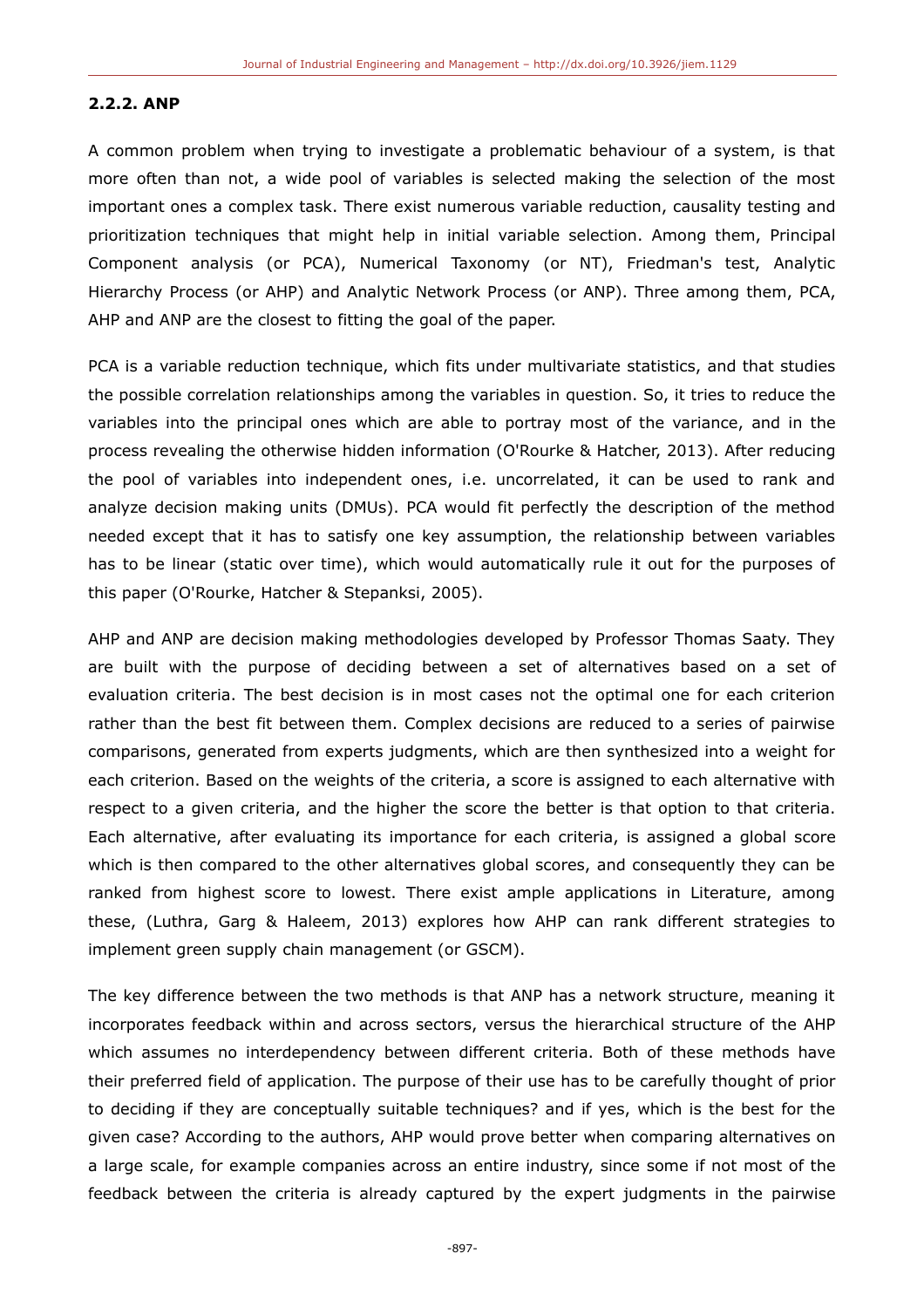comparisons. However, when analyzing on a smaller scale, for example evaluating a certain initiative or policy within a company, where the smallest feedback could have a larger impact on the final outcome, it is important to include all the relationships and study their dependency. In this case, one seemingly simple interdependency could be the root cause behind a problematic behaviour through nonlinearity and delays.

Since PCA assumes that relationships are linear, and AHP assumes no feedback, these two methods despite being close to fitting the goal of the paper, they differ on crucial conceptual points. ANP would prove to be the best fit for analyzing and reducing the initial pool of variables considered in the investigation of a dynamic situation, where feedback, delays and nonlinearity are the norm rather than the exception.

One additional simple yet essential concept to be clarified about ANP, is the necessity to have a consistent judgment based view which would preserve the integrity of the pairwise comparison approach. In this paper, the influence of the criteria on the parent element is the perspective adopted throughout the different sectors. If we are comparing criteria 1 and 2 under parent element A, the question would be: given the parent element and the two criteria in question, which one influences more the parent element's performance?

## **2.2.3. Hybrid SD & ANP**

ANP can be a very useful technique if the critical factors and the scope of the system dynamics model are vague, which is the scenario in the vast majority of cases. Modular approach to system dynamics modelling is a common technique that builds and investigates in stages different parts, or building blocks, of the model. ANP would be a perfect fit for helping in conceptualizing and building these blocks. In this paper's case study, the blocks would be the three sectors of manufacturing, economical and social, and the system would be the sustainability initiatives (Keij & Ashayeri, 2008).

ANP and SD would complement each other when building a framework that relies on computer simulation of complex dynamic systems. Here are a few points that justify this combination:

- 1. In ANP, The different elements (or variables) can be evaluated by relying on the Delphi method which entails participation of the company or entity being investigated in the investigation/modelling process from the beginning, as often deemed necessary by SD practitioners also. The eventual weights of the alternatives are derived based on pairwise comparison of the experts judgments.
- 2. The general structure of the ANP model comprising of a goal, criteria, sub-criteria and their alternatives is also very similar to SD models which investigate a problematic behaviour by looking at different sectors of the problem and their respective variables.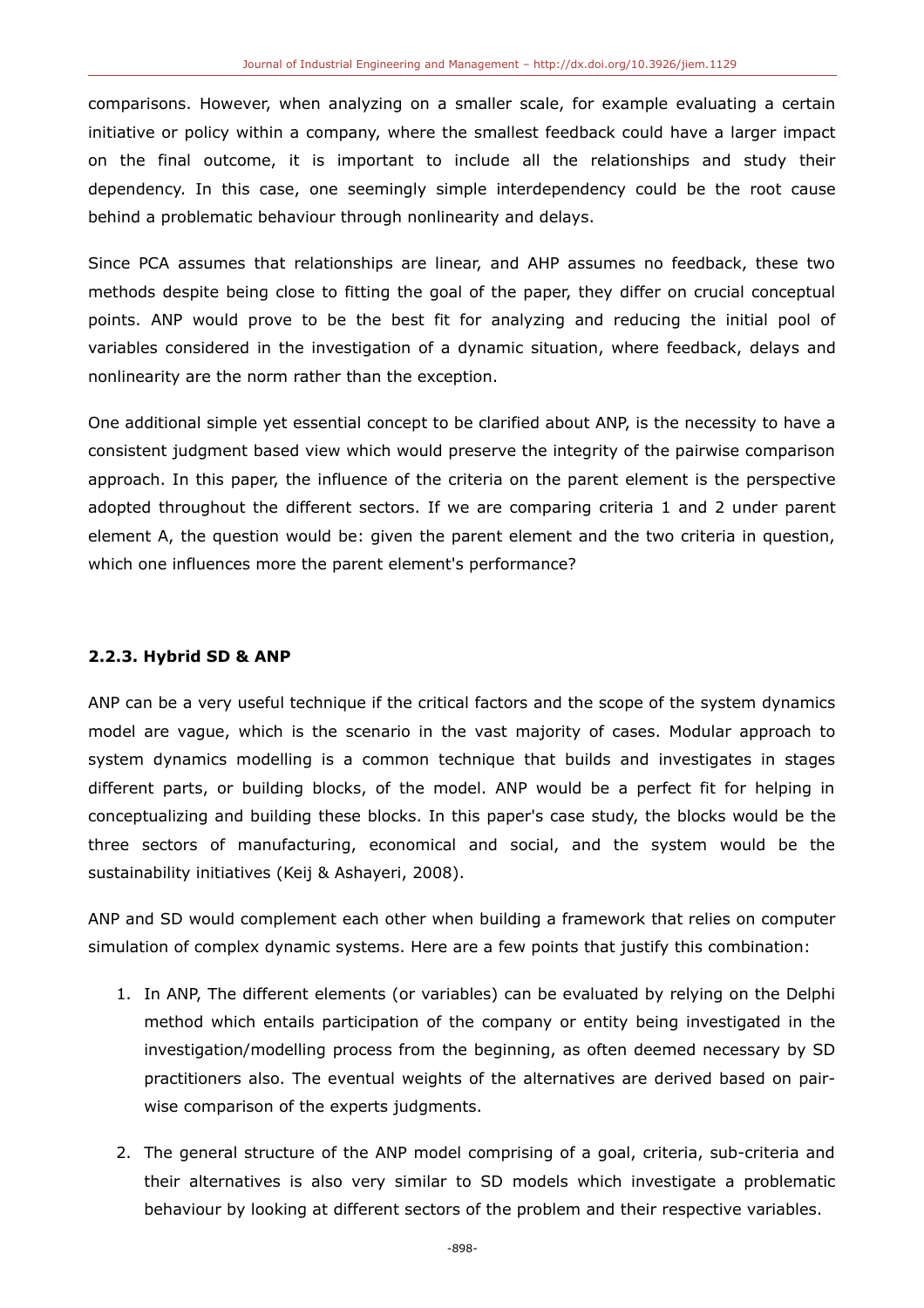3. Rough CLD sketches of all possible relevant variables can prove extremely useful when building the ANP and when eliciting expert judgments by providing an easy visual reference for them.

Initial SD model building could rely on the findings of the ANP, i.e. which are the most influential variables contributing to the generation of the problematic behaviour, so as to make sure to include them, as well knowing which are the less important variables and try to remove them from the model. Also, when an SD model is built, and there is the need to scale it for better understanding, ANP results could be very useful in the variable elimination selection. ANP and SD model building can be used in an iterative process influencing one another as the investigation progresses.

## **3. Framework**

This entire framework has the purpose of setting or re-setting of company's strategic goals to ameliorate their competitive positioning. It is expected that there will be quantifiable as well as non-quantifiable variables in such a study. Both SD and ANP are built to cope with soft as well as hard defined variables. Also, as the investigation progresses, some variables will be discovered that have very little historical data (whether qualitative or quantitative). SD would prove particularly useful in such situations, because it can rely on rough, yet plausible, relationships without significantly losing any of the accuracy of its findings. This property renders SD an ideal approach to investigate fluffy topics, such as company's strategies and possibly update them.

Here are the steps to be followed in the proposed framework:

- 1. Define the performance indicators
- 2. Categorize them under sectors
- 3. Compile an initial list of variables
- 4. Build a rough CLD that depicts the relationships between these variables
- 5. Build an ANP model based on the rough CLD
- 6. Identify vital variables (the ANP model would weigh the different variables in a systematic fashion while taking into account their respective strategic goals. The result would be a justifiable quantitative one that translates the management's insights into concrete distinction between vital and non-vital processes in need of investigating)
- 7. Build SD model (in order to investigate the dynamic relationships between these vital processes from a systems thinking perspective)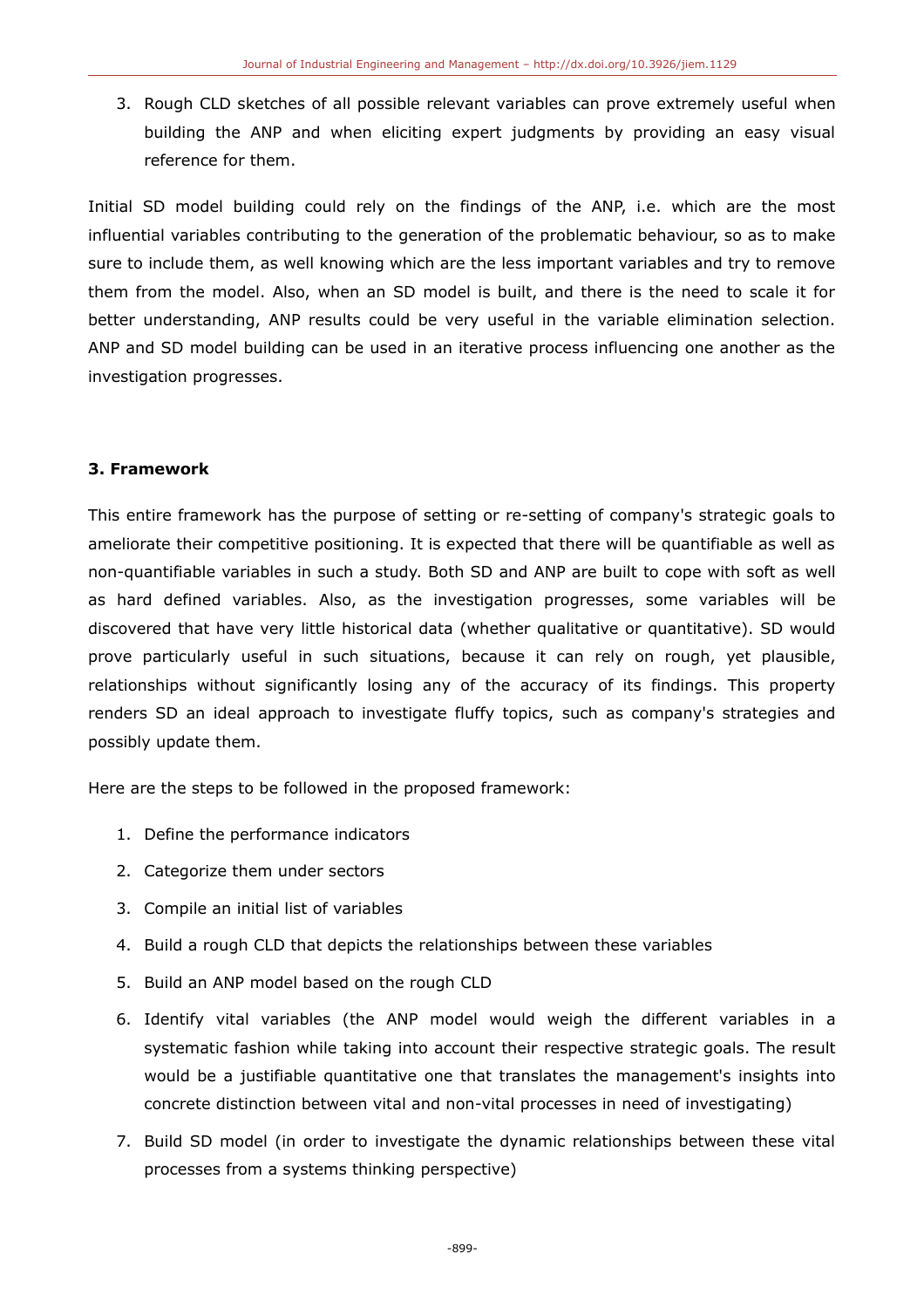- 8. Identify trends of development of performance (based on the SD results, performance scores will be calculated. These scores would help the company in forming a better understanding of the dynamic nature of the company's processes and of the trends of development, and accordingly set or adjust its long-term strategic goals)
- 9. Design or re-design policies to ameliorate Competitive positioning (based on these new insights, new performance indicators might be discovered or existing ones might be given a different weight. Accordingly, either a complete reiteration of the methodology is necessitated or just updating of the ANP model and what follows)

Complexity of modern companies renders such a framework essential, since it can cope with the large number of operational details, i.e. vast number of multidisciplinary variables, as well as capture the dynamic relationships, i.e. feedback and delays. This methodology would guarantee a higher chance that performance will be improved in a sustainable manner ensuring competitive advantage.



Figure 1. Hybrid SD-ANP Methodology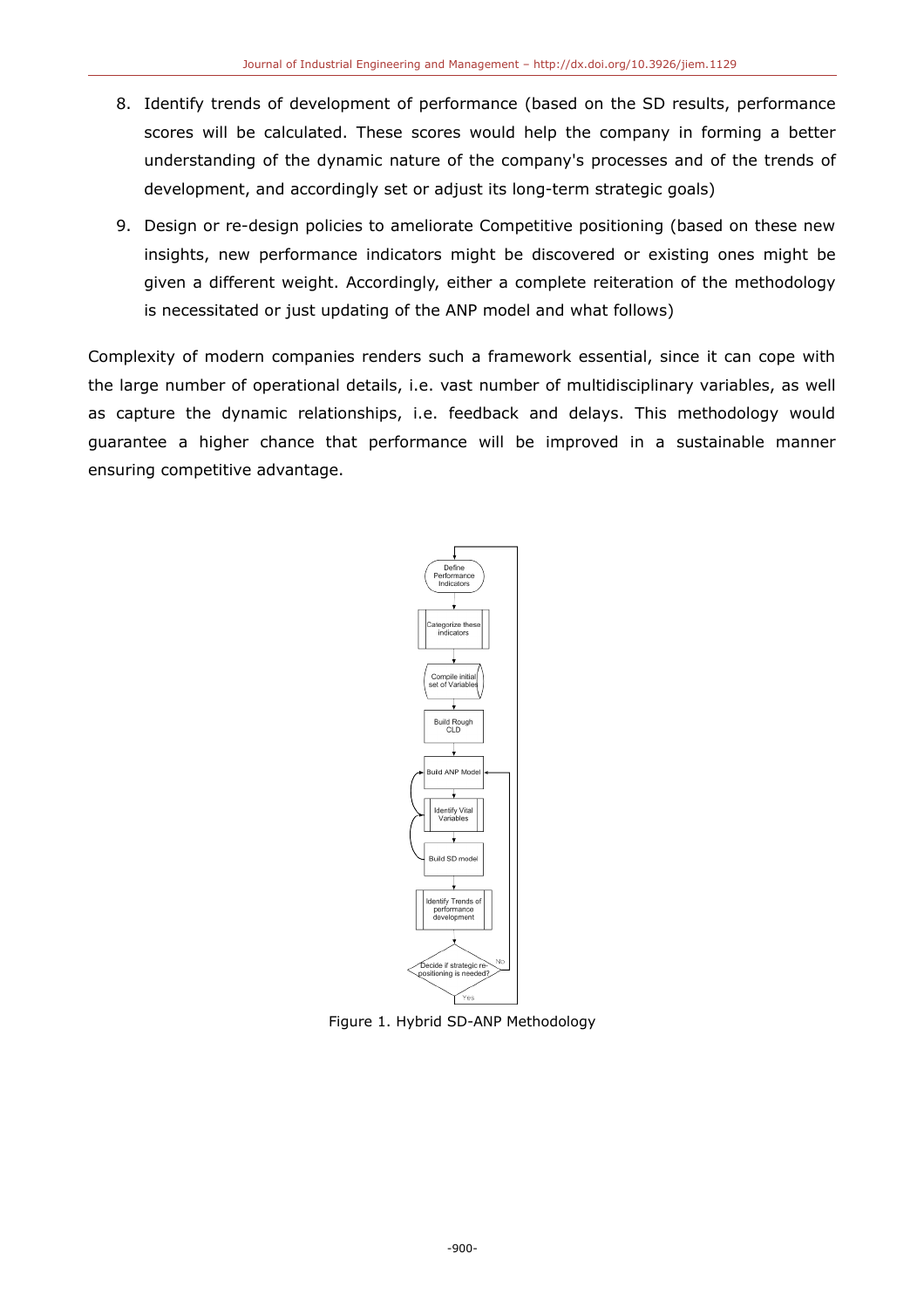## **3.1. Hypothetical Scenario**

Competitive advantage is achieved when a company has gained some knowledge that is unique and that allows it to perform at a higher level than other competing firms. Based on a survey conducted for Massachusetts Institute of Technology, that encompasses global thought and business leaders, sustainability initiatives can be said to be important for achieving competitive advantage. This is so, because there is growing media coverage and legislative pressures on companies to adopt sustainable strategies. By doing so, a company would keep up with the public trend ensuring customer satisfaction as well as acquiring intrinsic values that arise from such policies (Berns, Townend, Khayat, Balagopal, Reeves, Hopkins et al., 2009).

Superior performance of a manufacturing company would ensure competitiveness in the market place. To have a sustained edge over competitors, performance must be routinely evaluated, and by doing so future strategic goals can be set based on historical performance (Amrina & Yusof, 2011). In this application scenario, sustainable manufacturing will be the topic of investigation and will serve as the benchmark for performance. The proposed framework, highlights that competitiveness, sustainability performance and organizational learning are linked in their success or failure, and that they need to be addressed together.

The scenario is fully developed till step 6, and steps 7 to 9 are limited to explanation and clarification.

## **3.1.1. Step one & two: Performance Indicators and Categorizing**

Manufacturing sustainability is the bottom line for this scenario. The following performance indicators were selected and categorized:

|                                         | <b>Category</b>                                                                                                              |                                                    |                                                          |
|-----------------------------------------|------------------------------------------------------------------------------------------------------------------------------|----------------------------------------------------|----------------------------------------------------------|
|                                         | <b>Manufacturing</b>                                                                                                         | <b>Economical</b>                                  | <b>Social</b>                                            |
| <b>Performance</b><br><b>indicators</b> | • Supply chain<br>• Atmosphere<br>• Production<br>• Policy<br>• Technology & Lean Manufacturing<br>$\cdot$ R&D<br>• Supplier | • Relational Capital<br>• Financial<br>• Marketing | • Workforce<br>• Knowledge Management<br>• Human Capital |

Table 2. Performance Indicators and Categories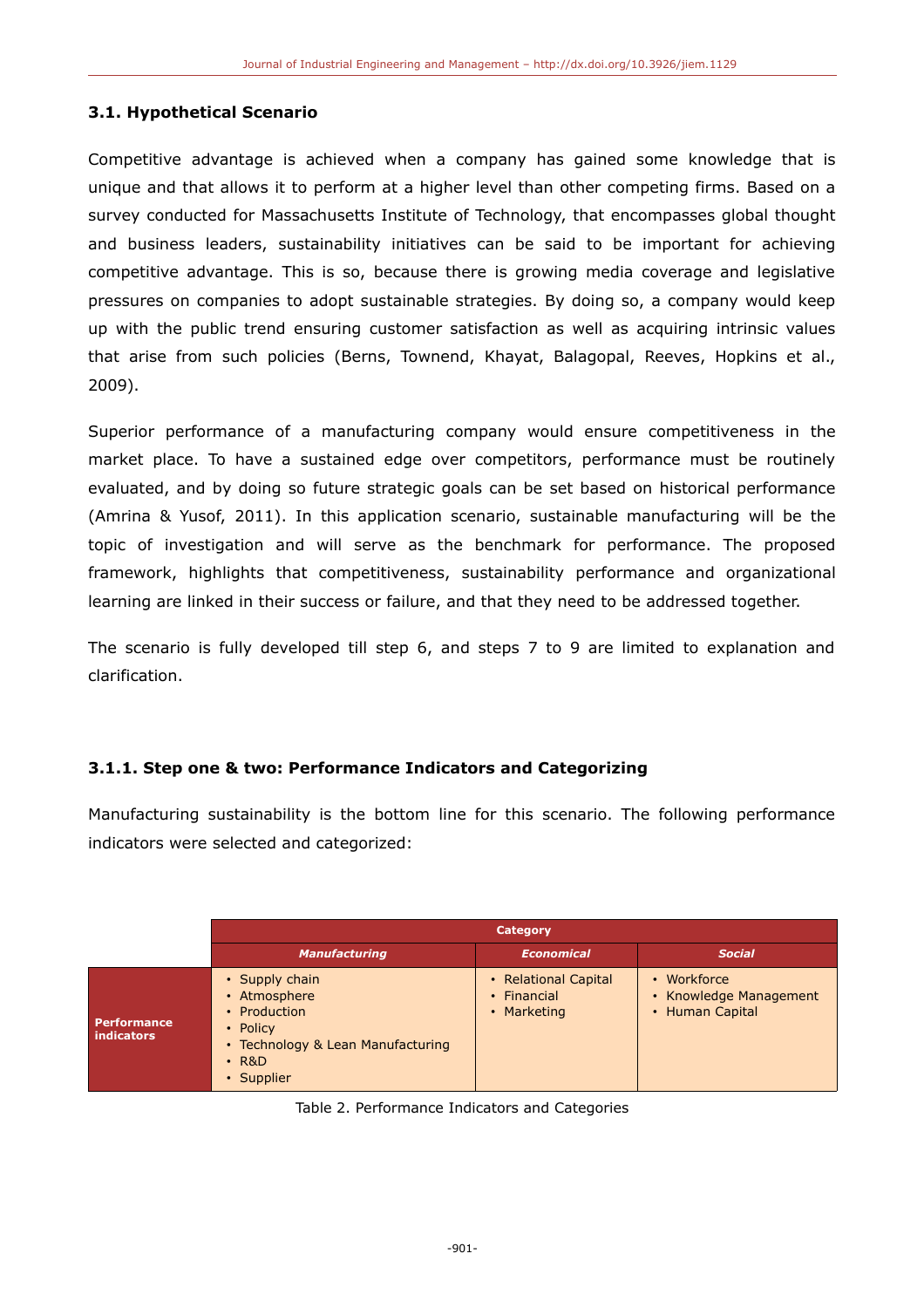#### **3.1.2. Step three: Category and Variable Selection**

For this framework to be comprehensive, it deals with indicators ranging across distinct fields. Sustainability has commonly in literature three sectors, environmental, economical and social (Global Reporting Initiative, 2002; RobecoSam, 2013) and when it is placed in a manufacturing setting a fourth sector, manufacturing is added (Jain & Kibira, 2010) However, since the objective of this paper is studying manufacturing sustainability within a learning organization, a manufacturing sector is added into which the environmental sector is collapsed. It is judged efficient to collapse the environment sector inside the manufacturing one to be more concise since the bulk of its indicators are related to manufacturing. So, three sectors emerge: Manufacturing, economical and social.

It is important to stay focused on the task at hand and not be distracted by the over-whelming list of indicators that compose each of the categories and sub-categories. What is important for the purposes of this paper, is developing the methodology of compiling different indicators with different properties, and quantitatively judging otherwise qualitatively defined ones. In addition, the merit of the comprehensiveness of such frameworks is not the number of indicators, rather than the inclusion of as much indicators that represent the causal roots of the dynamics of organizational learning.

The first two need no further elaboration since they are straightforward and tangible in nature and dealt with heavily in literature. The third sector, social, which only its human and knowledge aspects are dealt with in this paper, will be very briefly discussed, clarified and justified as to why it is an essential component for such a framework, in manufacturing or any other kind of company. It is the sector where the organizational learning aspect will be dealt with.

The indicators within the social sector were compiled with the purpose of covering "Man" and "Methods". These are the M's of production (out of the total of 4) that tackle the topic of organizational learning.

How firms manage their internal resources is the most critical part in assessing their sustained competitive advantage. Internal resources are mostly confined within knowledge defined boundaries making them for the most part intangible. Under the ongoing fast pace of globalization, definitions and standards are constantly changing, making knowledge and more specifically knowledge creation and retention one of the most, if not the most valuable asset a company can hope to have. This knowledge, is commonly referred to in literature as Intellectual Capital or IC.

This accumulation of knowledge, when synergized with physical assets, generates added value and with it competitive advantage in the market. It is important to recognize, that the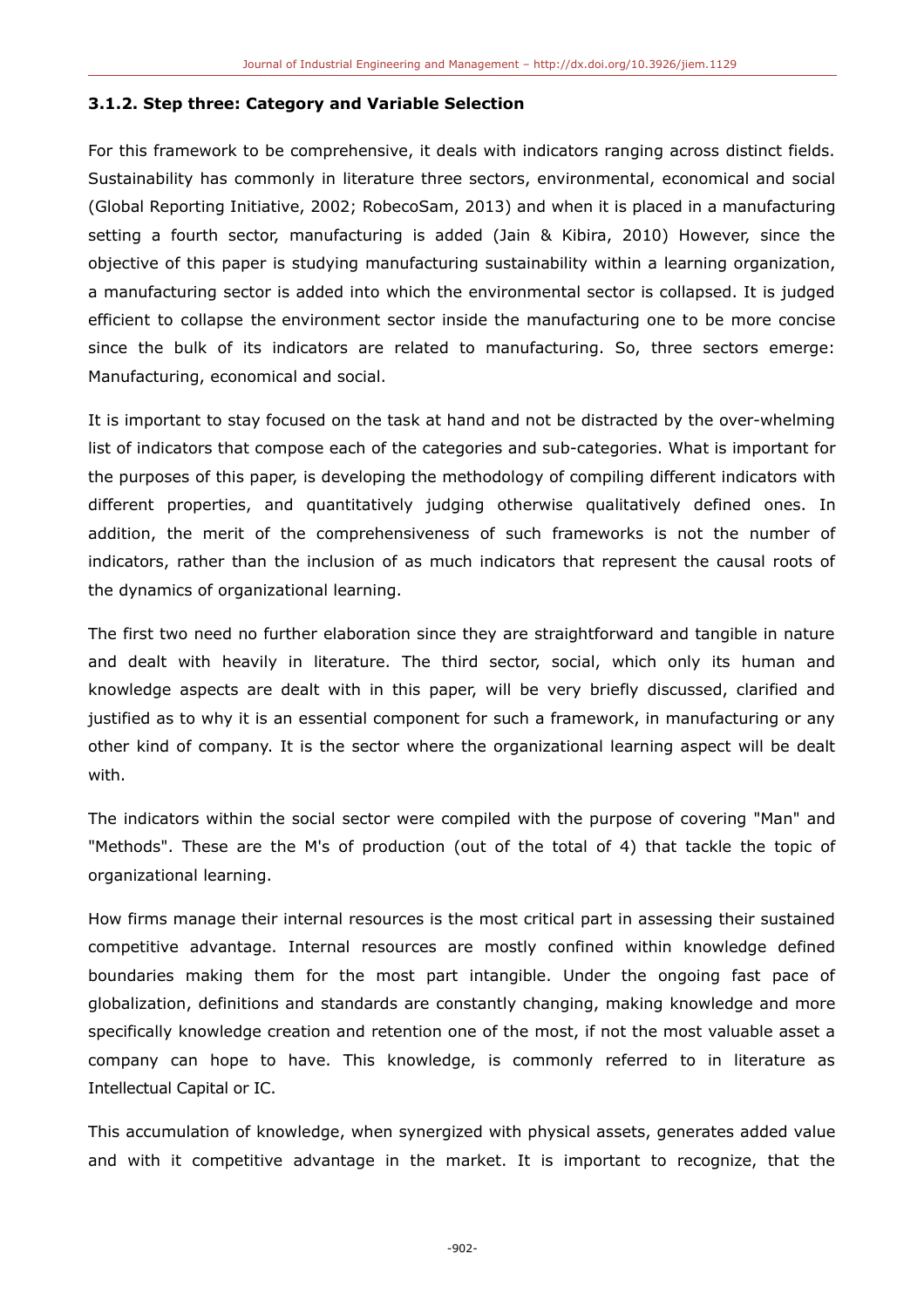intellectual capital is the pre-requisite, and not the physical assets, behind any sustainable aptitude of a company in generating profits.

Given this large weight of IC, processes that help to internalize, propagate and maintain that knowledge within the company are becoming more and more relevant to overcome possible shifting and renewal of human capital (Bishwas & Sushil, 2012).

The social sector, confined in this paper to intellectual capital IC, is less tangible than the other two categories of Manufacturing and Economy. However, the purpose of this paper is to develop a framework that is able to transform intangible ideas into quantitatively measured ones through the use of hybrid SD-ANP simulation. Pablos (2003) define thouroughly the idea of Intellectual Capital IC and its sub-categories.

In this paper, we will refrain from extensively developing this sector, and limit the indicators to three sub-categories. The sub-categories were modified for the purposes of this paper. The sub-category of "relational capital" is transferred to the Economical category since its indicators are mostly tangible and possess an economic related definition. The sub-category of "human capital" is split into two sub-categories, "human capital" and "workforce". In this paper, the "workforce" sub-category is separeted from the "human capital" since its indicators are simple and easily observable, hence important to stress since they are most often the first ones cited by external observers and judges. The "knowledge management" category with indicators focused on knowledge defined notions, represents a small fraction of the all important organizational capital, yet recognized as the most crucial.

Hence, The social category, limited to intellectual capital in this paper is briefly explored under three sub-criteria: workforce, knowledge management (more commonly referred to in literature as organizational capital) and human capital.

The indices selected across the three sectors are kept on purpose general, so as to serve in as wide pool of cases as possible. However, an actual implementation of such a framework would require more operational, i.e. low level and detailed, indices specific to the company.

Most of the indices below would require the support of suitable information systems (Enterprise resource planning, Supply Chain Management,...),either to collect information from outside of the organization or from within. These information systems would support an efficient continuous quest of adaptation to the changing environment, which in turn preserves the competitive advantage (Arias & Solona, 2013).

Here are tables that briefly define and reference the initial selected indices under the three categories: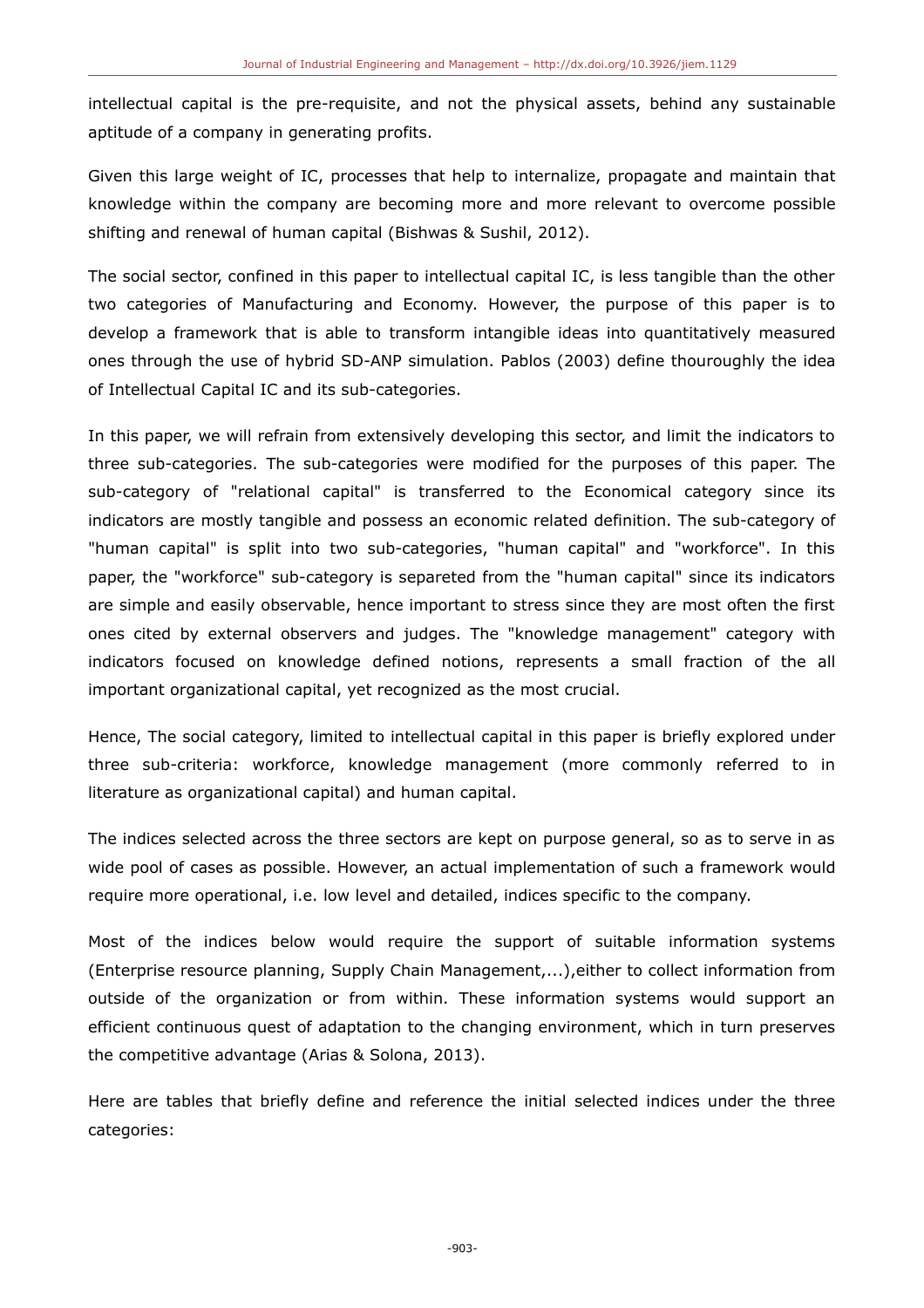| <b>Supply Chain</b>                                                                              |                                                                                                                                                                                                                                     |  |
|--------------------------------------------------------------------------------------------------|-------------------------------------------------------------------------------------------------------------------------------------------------------------------------------------------------------------------------------------|--|
| Distribution (Keij & Ashayeri, 2008)                                                             | Overseeing the movement of goods from supplier or manufacturer to point<br>of sale.                                                                                                                                                 |  |
| Sub-contracting (Keij & Ashayeri,<br>2008)                                                       | Portion of the manufacturing process is assigned to an external company                                                                                                                                                             |  |
| Average Inventory Levels (Beamon,<br>1998)                                                       | Levels of stock at the different components of the supply chain                                                                                                                                                                     |  |
| Backlog (Kamath & Roy, 2007)                                                                     | It refers to any order for a product or service that is accumulating as a<br>result of being delayed and not being able to be met on time                                                                                           |  |
| Order (Kamath & Roy, 2007)                                                                       | It involves two components of the supply chain, and it is the act of<br>requesting goods for a return                                                                                                                               |  |
| Delivery delay (Kamath & Roy, 2007)                                                              | It is the cause of backlogs and sales, and it can be thought of as a variable<br>versus a stock (backlog is a stock of goods)                                                                                                       |  |
| Process requirement of network<br>partners (Haag & Tilebein, 2012)                               | Recognize the difference between desired and actual capabilities of the<br>different components of the supply chain in order to save large % in costs                                                                               |  |
| Demand variance (Beamon, 1998)                                                                   | It is referred to also as Bullwhip effect, and it is the amplification of small<br>variances in demand upstream to significantly larger ones downstream<br>because of lack communication, ordering strategies, price fluctuations   |  |
|                                                                                                  | <b>Atmosphere</b>                                                                                                                                                                                                                   |  |
| Environmental costs in sales (Azadeh,<br>Ghaderi, Partovi Miran, Ebrahimipour &<br>Suzuki, 2007) | Cost of considering environmental principals to total sales                                                                                                                                                                         |  |
| <b>GHG emissions (Global Reporting</b><br>Initiative, 2002)                                      | Defined by the total emissions (through production, overhead and transport<br>used for business travel). Measured by the average GHGs released per ton<br>of product.                                                               |  |
| Water consumption (Global Reporting<br>Initiative, 2002)                                         | Defined by the water used for the complete direct and indirect life cycle.<br>Measured by the average water intake per ton of product                                                                                               |  |
| Land use (Global Reporting Initiative,<br>2002)                                                  | Defined by the used surface land. Measured by the natural cover area<br>percentage of the total land area.                                                                                                                          |  |
| Harmful substances content (Global<br>Reporting Initiative, 2002)                                | Defined by the proportionality between the regular substances and the<br>harmful classified ones. Measured by the percentage of restricted<br>substances weight in products.                                                        |  |
|                                                                                                  | <b>Production</b>                                                                                                                                                                                                                   |  |
| Quality Control (Keij & Ashayeri, 2008)                                                          | Quality control (QC) is a procedure or set of procedures intended to ensure<br>that a manufactured product or performed service adheres to a defined set<br>of quality criteria or meets the requirements of the client or customer |  |
| Process improvement (Keij & Ashayeri,<br>2008)                                                   | Checks for the validity of the process approach, planning, control, authority<br>and responsibility (ISO 9004 2009)                                                                                                                 |  |
| Information management (Keij &<br>Ashayeri, 2008)                                                | Computerized management information systems designed to collect and<br>present the data which managers need in order to plan and direct<br>operations within the company.                                                           |  |
| Capacity Management (Keij &<br>Ashayeri, 2008)                                                   | Managing the on-hand capacity and augmentation as per management<br>decision                                                                                                                                                        |  |
| Process innovation (Azadeh et al.<br>2007)                                                       | Technological innovation in new products, and supply of new products<br>compared to that of competitors                                                                                                                             |  |
| Percent defect & scrap & rework<br>(Azadeh et al., 2007)                                         | Typical production process indicators that gives a good base for assessing<br>process efficiency                                                                                                                                    |  |
| Productivity (Hosseini-Nasab,<br>Dehghani & Hosseini-Nasab, 2013)                                | It is simply the ratio of output to input in production that represents a<br>certain level of efficiency                                                                                                                            |  |
| Training and process experimentation<br>(Dyk & Pretorius, 2012)                                  | It is determined by the amount of worker efforts and resources provided,<br>and in turn it increases problem correction and consequently process<br>throughput                                                                      |  |
|                                                                                                  | <b>Policy</b>                                                                                                                                                                                                                       |  |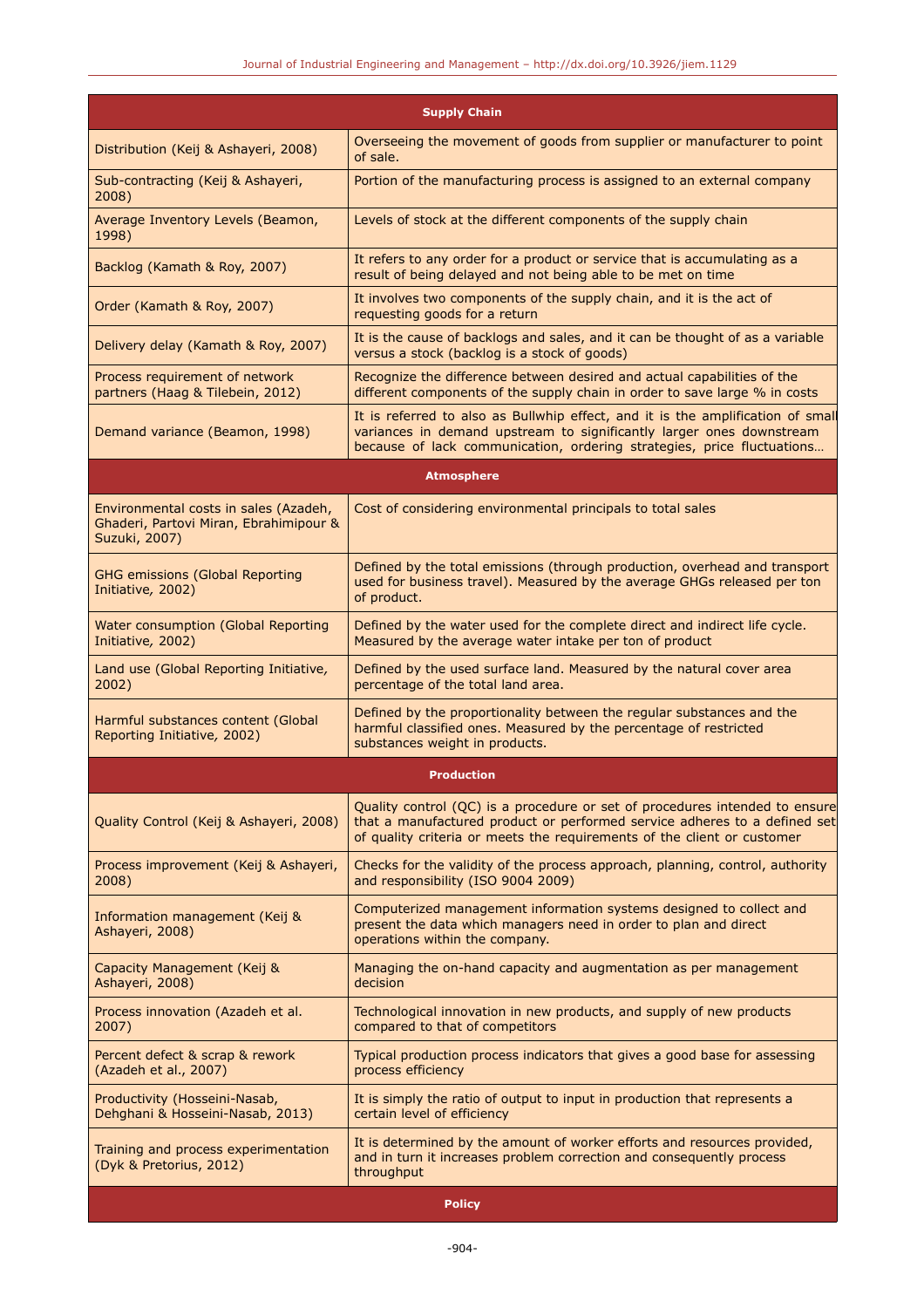| Quality projects (Keij & Ashayeri,<br>2008)                                       | Following the principle of gaining knowledge from every project done                                                                                                                                            |
|-----------------------------------------------------------------------------------|-----------------------------------------------------------------------------------------------------------------------------------------------------------------------------------------------------------------|
| Forecasting (Keij & Ashayeri, 2008)                                               | Estimate the future demand and resources needed (human resources,<br>financial, material) for goods and services                                                                                                |
| Resource allocation (Dyk & Pretorius,<br>2012)                                    | It is the decision to provide the needed resources for process improvement<br>and innovation, and it is often influenced by the throughput gap                                                                  |
| Raw material selection (Vachon, 2007)                                             | Defined by the raw material selection strategy. Measured by the percentage<br>of renewable resources used.                                                                                                      |
| Recycling policy (Vachon, 2007)                                                   | Defined by the recycling ability of a specified industry. Measured by the<br>total weight of recycled material.                                                                                                 |
| Source reduction adoption (Nyikos &<br>Thal, 2012)                                | Checks for measures taken in order to reduce resources use, such as<br>operations management, product redesign, energy conservation, source<br>elimination, etc                                                 |
| waste treatment (Yoshida, Takahashi &<br>Takeda, 2009)                            | Checks for the use of waste treatment methods such as incineration,<br>evaporation, precipitation, correct disposal, etc                                                                                        |
| Green building initiatives (Yu, Chu &<br>Yang, 2012)                              | Checks for Green Building initiatives such as natural ventilation systems<br>that coincide with ISO regulations, high thermal mass buildings, etc                                                               |
|                                                                                   | <b>Technology and Lean Manufacturing</b>                                                                                                                                                                        |
| Technology amortization rate<br>(Hosseini-Nasab et al., 2013)                     | It is determined by the level of complexity of the industry and consequently<br>the lifetime of a technology                                                                                                    |
| New technology (Hosseini-Nasab et al.,<br>2013)                                   | It is directly determined by the technology amortization rate as well as the<br>need for new programs (process innovation)                                                                                      |
| Cost to adopt new technology<br>(Hosseini-Nasab et al., 2013)                     | It is determined by the efficiency of the company's information and process<br>management, as well as its R&D department                                                                                        |
| Lean Manufacturing (Hosseini-Nasab et<br>al., 2013)                               | It is the mindset of cutting every excess waste across the production<br>stages. It is influenced by availability of finances, new technology as well<br>as the productivity and level of customer satisfaction |
| Reliability (Cho & Lee, 2013)                                                     | Technology's ability to perform its required functions under stated<br>conditions                                                                                                                               |
|                                                                                   | <b>R&amp;D</b>                                                                                                                                                                                                  |
| R&D culture cultivation (Cho & Lee,<br>2013)                                      | It is the acquirement of relevant experience, educational, and research<br>background through R&D experts                                                                                                       |
| R&D efficiency (Cho & Lee, 2013)                                                  | Well defined plan to develop new technology                                                                                                                                                                     |
| Top management support (Cho & Lee,<br>2013)                                       | rewards, granting of needed resources                                                                                                                                                                           |
| Originality (Cho & Lee, 2013)                                                     | Creates new products that take advantage of new technology                                                                                                                                                      |
| Applicability (Cho & Lee, 2013)                                                   | Ability to apply to other products making it expandable and versatile                                                                                                                                           |
| Patentability (Cho & Lee, 2013)                                                   | It is necessary to protect intellectual properties from attempts of imitation                                                                                                                                   |
|                                                                                   | <b>Supplier</b>                                                                                                                                                                                                 |
| Delivery performance (Cho & Lee,<br>2013)                                         | Measured by delivery time and the ability to quickly respond to orders<br>changed                                                                                                                               |
| Flexibility (Petroni & Braglia, 2000)                                             | Ability to meet customer demands for different types of product with<br>different volumes                                                                                                                       |
| Long-term relationship (Petroni &<br>Braglia, 2000)                               | Relationship built on a basis of sharing and transparency that delivers long<br>term value to all parties involved                                                                                              |
| Operational efficiency (Cho & Lee,<br>2013)                                       | It is a combination of the suppliers delivery compliance, price, ease of<br>communication, location of facilities and technological capabilities                                                                |
| Environmental portfolio (Tahriri, Rasid<br>Osman, Ali, Yusuff & Esfandiary, 2008) | Checks if the company is actively auditing its supplier's environmental<br>policies and selecting accordingly critical suppliers (Human rights, OSHA,<br>corruption, ISO, etc.).                                |

Table 3. Manufacturing Indicators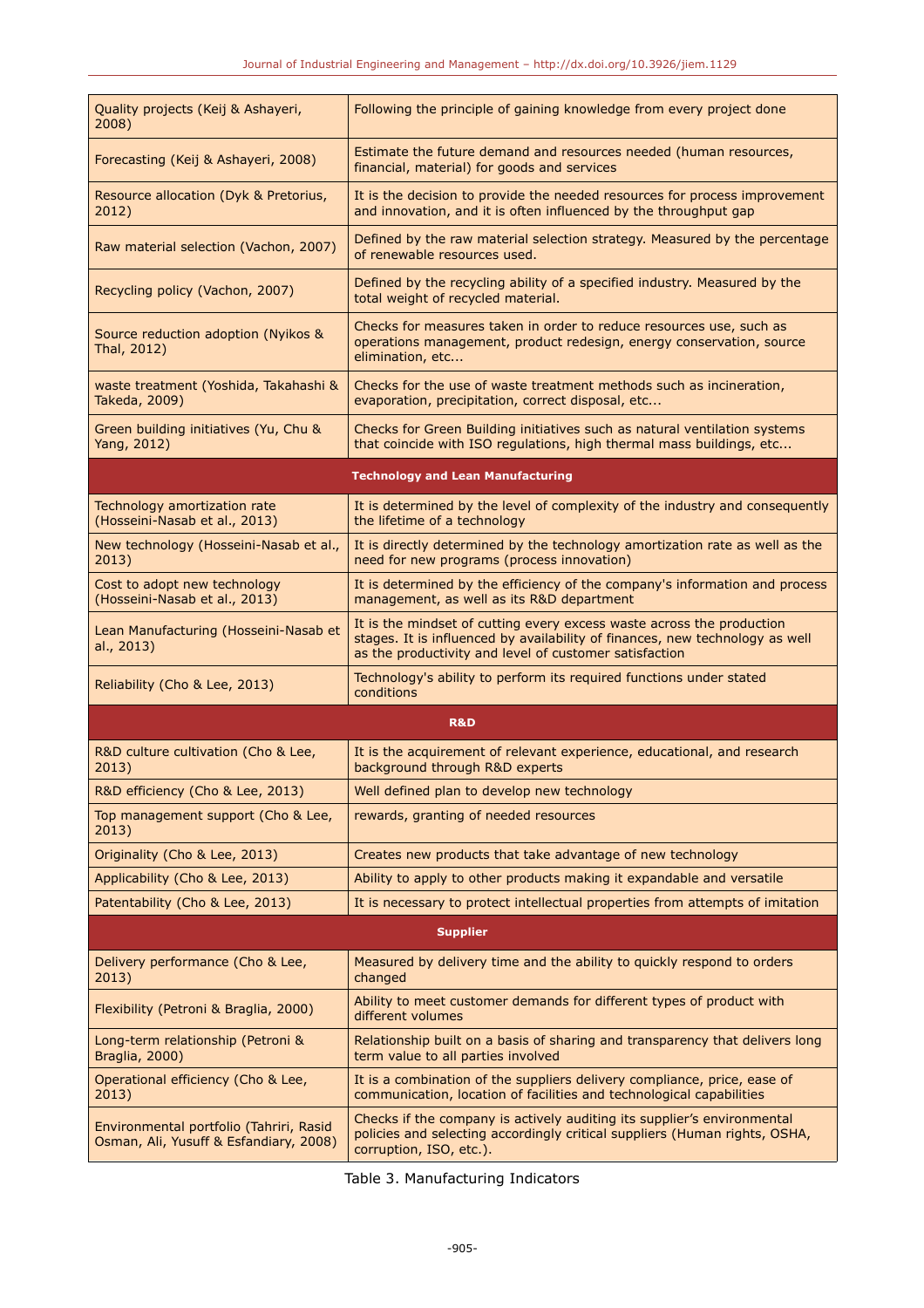| <b>Workforce</b>                                                          |                                                                                                                                                                                                                                                                                                                   |  |  |
|---------------------------------------------------------------------------|-------------------------------------------------------------------------------------------------------------------------------------------------------------------------------------------------------------------------------------------------------------------------------------------------------------------|--|--|
| Recruitments/Quits (Keij & Ashayeri,<br>2008)                             | The process of hiring and firing, how transparent and efficient is it?                                                                                                                                                                                                                                            |  |  |
| Production value per employee<br>(Azadeh et al., 2007)                    | It is the output per worker, which is a function of the ratio of capital to<br>labour                                                                                                                                                                                                                             |  |  |
| Percent of key workforce who quit<br>(Azadeh et al., 2007)                | It represents the attractiveness of the company to its most essential<br>members, and its ability to maintain the intellectual capital                                                                                                                                                                            |  |  |
| <b>Human Capital</b>                                                      |                                                                                                                                                                                                                                                                                                                   |  |  |
| Training and development (Azadeh et<br>al., 2007)                         | How much does the company invest in its workforce advancement?                                                                                                                                                                                                                                                    |  |  |
| Appraisal and rewarding (Dreyer,<br>Hauschild & Schierbeck, 2010)         | Checks for management objectives, peer comparison, multi-dimensional<br>performance measures, etc                                                                                                                                                                                                                 |  |  |
| Leadership ability (Bozbura & Beskese,<br>2007)                           | It is the inherent as well as the developed ability of decision making with a<br>goal of getting closer to the company's strategic ends                                                                                                                                                                           |  |  |
| Risk taking and problem solving<br>capabilities (Bozbura & Beskese, 2007) | It is the rare yet crucial capability of functioning well under pressure and<br>high uncertainty. This is through proactive problem forecasting, detection<br>and solving.                                                                                                                                        |  |  |
| Experience (Bozbura & Beskese, 2007)                                      | It is the availability of experienced individuals in the right position                                                                                                                                                                                                                                           |  |  |
| Education (Bozbura & Beskese, 2007)                                       | It is the recognition of the need for specific type of education for specific<br>tasks. It is having qualified individuals with little to no need for training.                                                                                                                                                   |  |  |
|                                                                           | <b>Knowledge Management</b>                                                                                                                                                                                                                                                                                       |  |  |
| Accessibility (Bishwas & Sushil, 2012)                                    | It is the ease of accessing previous findings within and across<br>departments                                                                                                                                                                                                                                    |  |  |
| Knowledge creation (Kleindorfer,<br>Singhal & Van Wassenhove, 2005)       | It is the active drive for learning to meet company's goals through<br>certifications, external education, etc                                                                                                                                                                                                    |  |  |
| Knowledge transfer (Saaty & Vargas,<br>2006)                              | It is the process of continuous sharing of information to maximize the firms<br>knowledge capital through active participation of the individuals involved                                                                                                                                                        |  |  |
| Collaboration and trust (Bishwas &<br><b>Sushil, 2012)</b>                | It is the general requirement for a successful knowledge management &<br>dissipation environment.                                                                                                                                                                                                                 |  |  |
| Conversation (Seligman, 2005)                                             | Despite seeming trivial, it is often the most neglected tool when attempting<br>to convey information. It is the cornerstone on which feedback, reflection<br>and even implementation would be successfully built.                                                                                                |  |  |
| Feedback (Lizeo, 2000)                                                    | It is the result of the closed loop structure of any kind of learning initiative.<br>The iterative process of learning is what makes it so valuable because it is<br>by nature adaptive and flexible.                                                                                                             |  |  |
| Psychological safety (Lizeo, 2000)                                        | It is, besides conversation, another crucial requirement for any knowledge<br>sharing environment. Individuals have to be at ease at expressing their<br>ideas, questions and contributions, and for this to happen, employee rights,<br>such as whistle blowing, unionize, incentives, etc have to be protected. |  |  |

Table 4. Social Indicators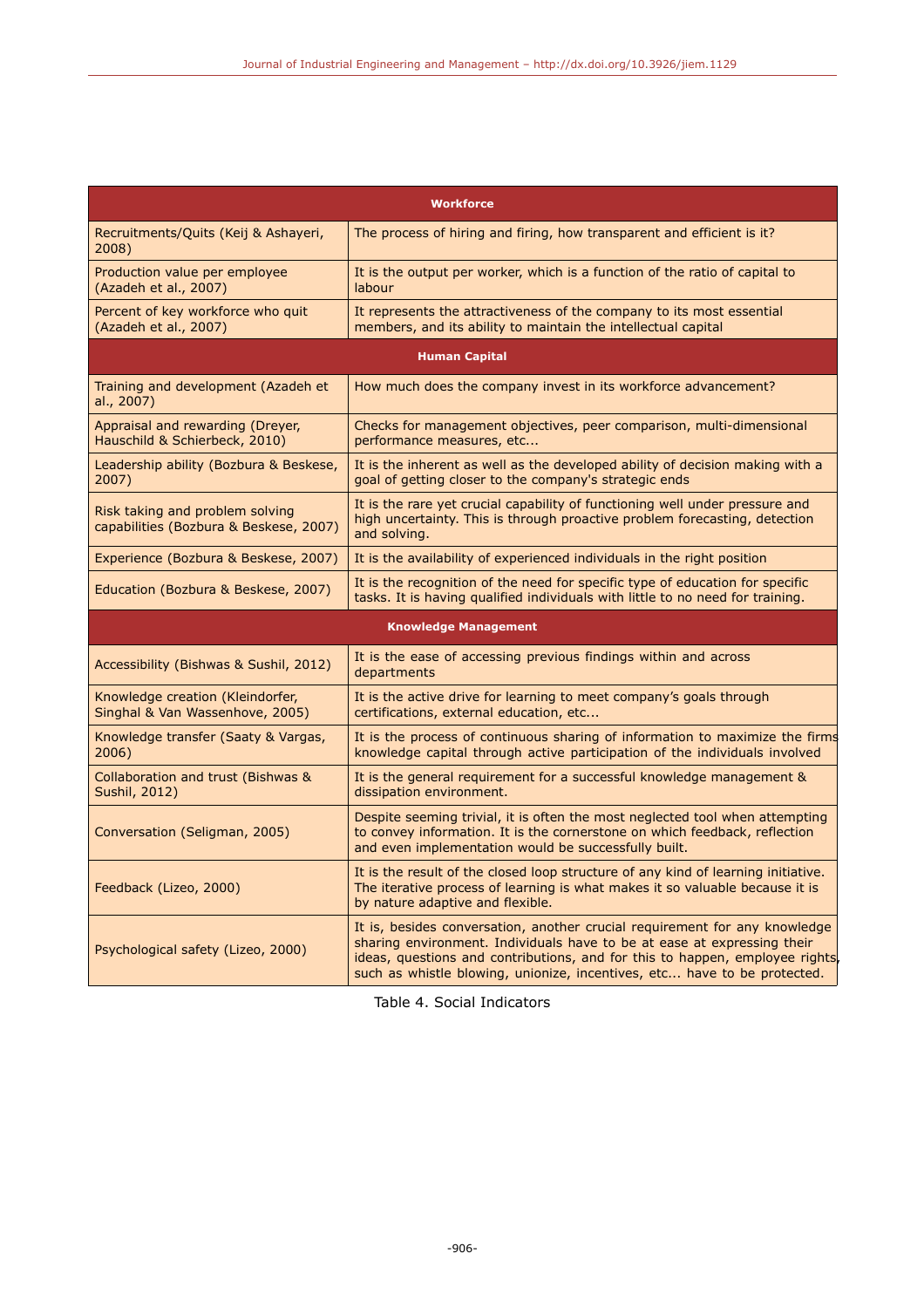| <b>Relational Capital</b>                                       |                                                                                                                                                                                                                         |  |
|-----------------------------------------------------------------|-------------------------------------------------------------------------------------------------------------------------------------------------------------------------------------------------------------------------|--|
| Shareholders (Bozbura & Beskese,<br>2007)                       | Individuals who own part of a company through stock ownership                                                                                                                                                           |  |
| Suppliers (Bozbura & Beskese, 2007)                             | It is the component upstream delivering goods to the entity downstream in<br>a supply chain                                                                                                                             |  |
| Market share (Azadeh et al., 2007)                              | It is the measure of how well a company is doing through the size of its<br>controlled share of its relevant market                                                                                                     |  |
| Fraction of new customers (Azadeh et<br>al., 2007)              | It is a sign of the company's success in retaining its innovation and<br>products appeal                                                                                                                                |  |
| Customer service level (Azadeh et al.,<br>2007)                 | It is a direct measure of the company's efforts to sustain its profits through<br>building a loyal customer base                                                                                                        |  |
| Synergy with existing businesses (Cho<br>& Lee, 2013)           | It is the goal of building fruitful relationships with other companies, most<br>probably along the supply chain as well as potential competitors, to<br>maximize the efficiency of the company's operations and profits |  |
|                                                                 | <b>Financial</b>                                                                                                                                                                                                        |  |
| Investment in sales (Kamath & Roy,<br>2007)                     | It is the conscious decision to increase sales capacity through more<br>investments in staff and branding                                                                                                               |  |
| Sales growth of each product (Azadeh<br>et al., 2007)           | It is the measure of the success of maintaining the momentum of every<br>product launch                                                                                                                                 |  |
| Revenue to total number of employees<br>(Azadeh et al., 2007)   | It is a measure of the company's ability to accumulate revenue with its<br>stock of human capital                                                                                                                       |  |
| Salaries and wages to production value<br>(Azadeh et al., 2007) | It is a rough measure of the return on investment when it comes to<br>production output value                                                                                                                           |  |
| Raw material cost to production value<br>(Azadeh et al., 2007)  | It is a measure of the efficiency of the company when designing its<br>production process and selecting the relevant raw material in terms of<br>monetary value                                                         |  |
| Finished goods inventory to production<br>(Azadeh et al., 2007) | It is a measure of the company's success in transforming and increasing<br>value in the process of producing products                                                                                                   |  |
| Value of WIP to production (Azadeh et<br>al., 2007)             | It is a measure of the how good the production line in itself is in terms<br>preserving resources                                                                                                                       |  |
| Investment (Kamath & Roy, 2007)                                 | It is the general decision to invest in an ongoing or new activity to improve<br>the current status. It represents the company's awareness of the ever<br>present room for improvement                                  |  |
|                                                                 | <b>Marketing</b>                                                                                                                                                                                                        |  |
| Market potential (Cho & Lee, 2013)                              | It is a relative measure to assess the limiting capacity in terms of how the<br>market would react to a certain offer of product                                                                                        |  |
| Customer needs (Cho & Lee, 2013)                                | It is the main indicator that should drive any kind of initiative in a company<br>and it is through marketing that it can be discovered and communicated<br>with the company                                            |  |
| Legalities (Cho & Lee, 2013)                                    | It is simply the limitations, mostly time and copywrights, that delimit the<br>extent of marketing activities                                                                                                           |  |
| Expected time to commercialize (Cho<br>& Lee, 2013)             | It is a very important delay that must be taken into consideration whenever<br>planning production, hiring & firing, order placing and marketing campaign<br>themselves                                                 |  |
| Commercialize cost (Bishwas & Sushil,<br>2012)                  | It is the available funds to implement planned marketing campaigns and<br>surveys                                                                                                                                       |  |
| Attractiveness of product (Haag &<br>Tilebein, 2012)            | Even though not being a direct indicator of quality, it is often the main<br>driver of customer adoption, especially of new and non basic commodity<br>products                                                         |  |
| Attractiveness of competitors (Haag &<br>Tilebein, 2012)        | It is the benchmark on which to base any kind of self assessment and<br>consequently adjustment of branding and status of product market share                                                                          |  |

Table 5. Economical Indicators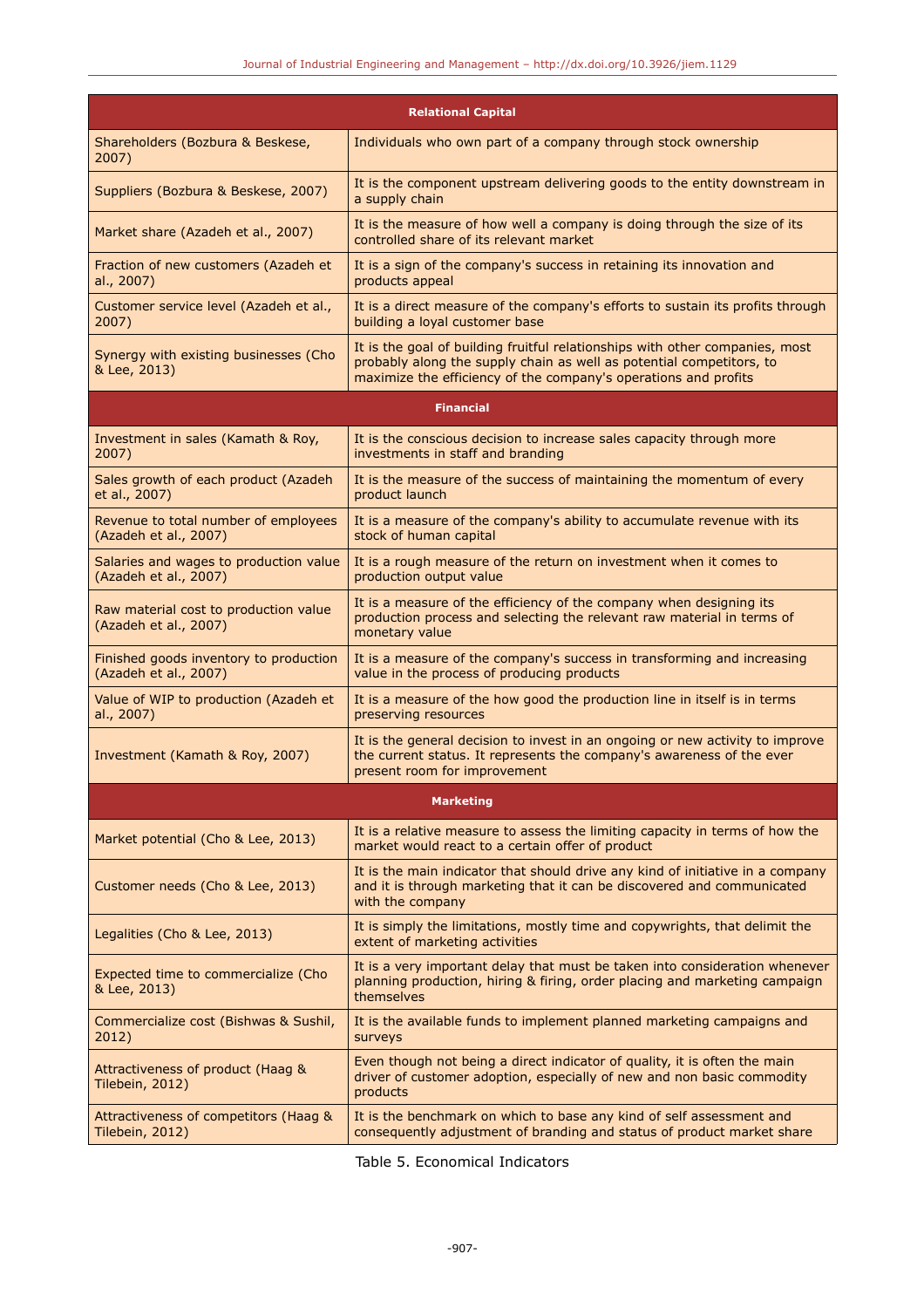#### **3.1.3. Step Four: Rough CLD**

Given this set of indices, a rough CLD is developed with the purpose of visualizing the relationships between them. Some of the connections might be removed, others might be added. It is a process highly dependent on the context in which it is being executed. For instance, an automotive manufacturing company would have different relationships than an airline one would. Different assembly lines with different policies would engender different performance indicators with different distribution of weights.



Figure 2. Rough CLD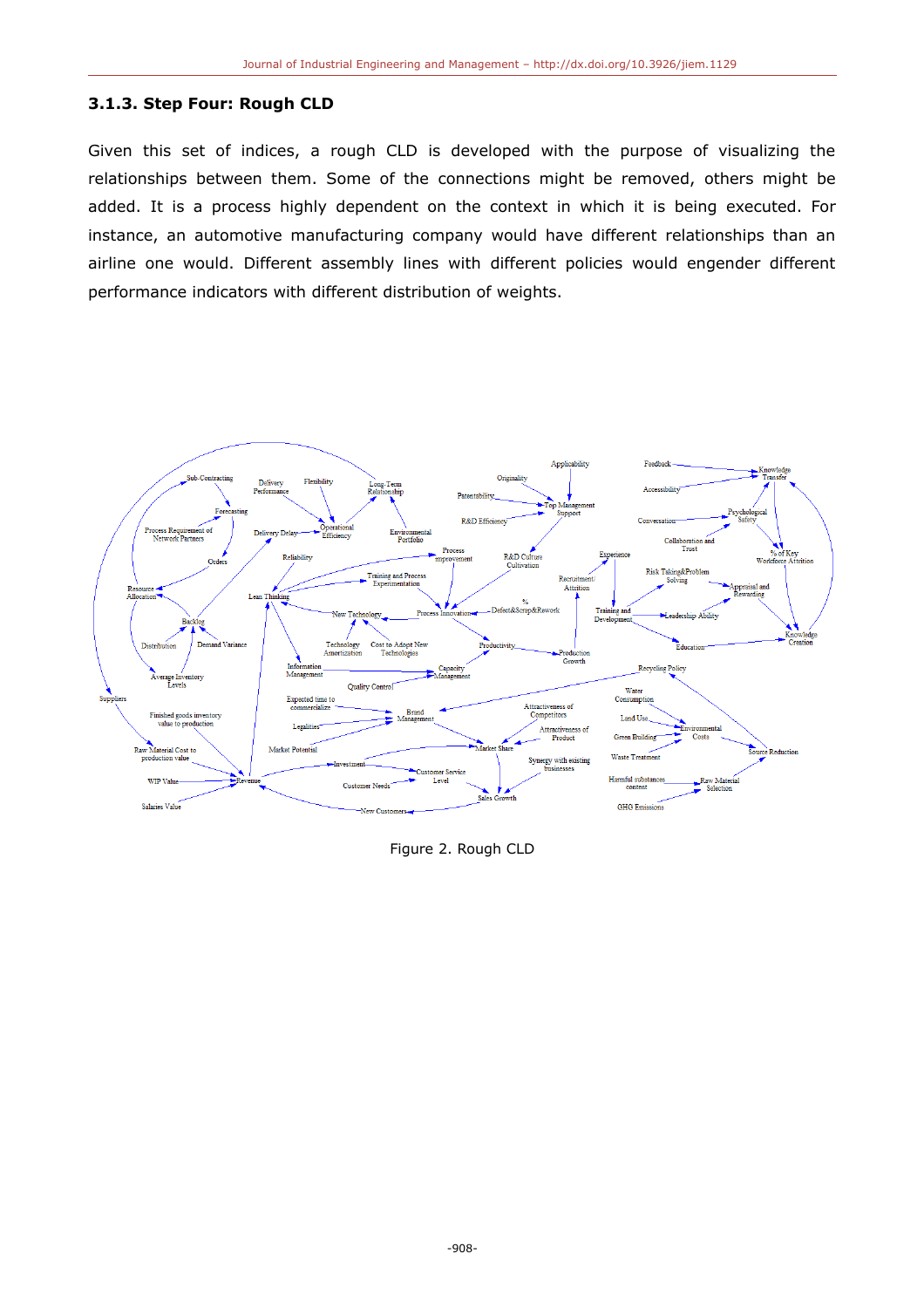#### **3.1.4. Step Five & Six: Build ANP Model and Weigh Indices**

An ANP model was built based on this rough CLD, taking inspiration from the existing relationships. The model has three control criteria, Social, Manufacturing and Economic. The sub-sectors and indices for each of these dimensions are already discussed and defined in previous sections. The social criteria, part of the ANP model, is shown below to illustrate how it looks like using the Super Decision software offered by Creative Decision Foundation.



Figure 3. Social Sector of the ANP model

In the proposed framework, the subsequent step is to build an SD model to assess the level of sustainability of a manufacturing company based on a CLD refined from the findings of the analytic network process. With this goal in mind, the cluster of alternatives in the ANP is different than if the purpose was solely to build an ANP model. Usually there is one cluster for the alternatives, however now the alternatives are the variables that will partly constitute the CLD and S&F. So they do not match the traditional definition of "alternatives" in ANP, instead they can be grouped and assigned as nodes under the different clusters of sub-criteria (ex: Relational Capital, Financial and Marketing corresponding to the Economic control criteria) under each of the control criteria (Economic, social and Manufacturing). Also, the goal of the study cannot be conceptually placed as a cluster in the ANP. So, the ANP model will be without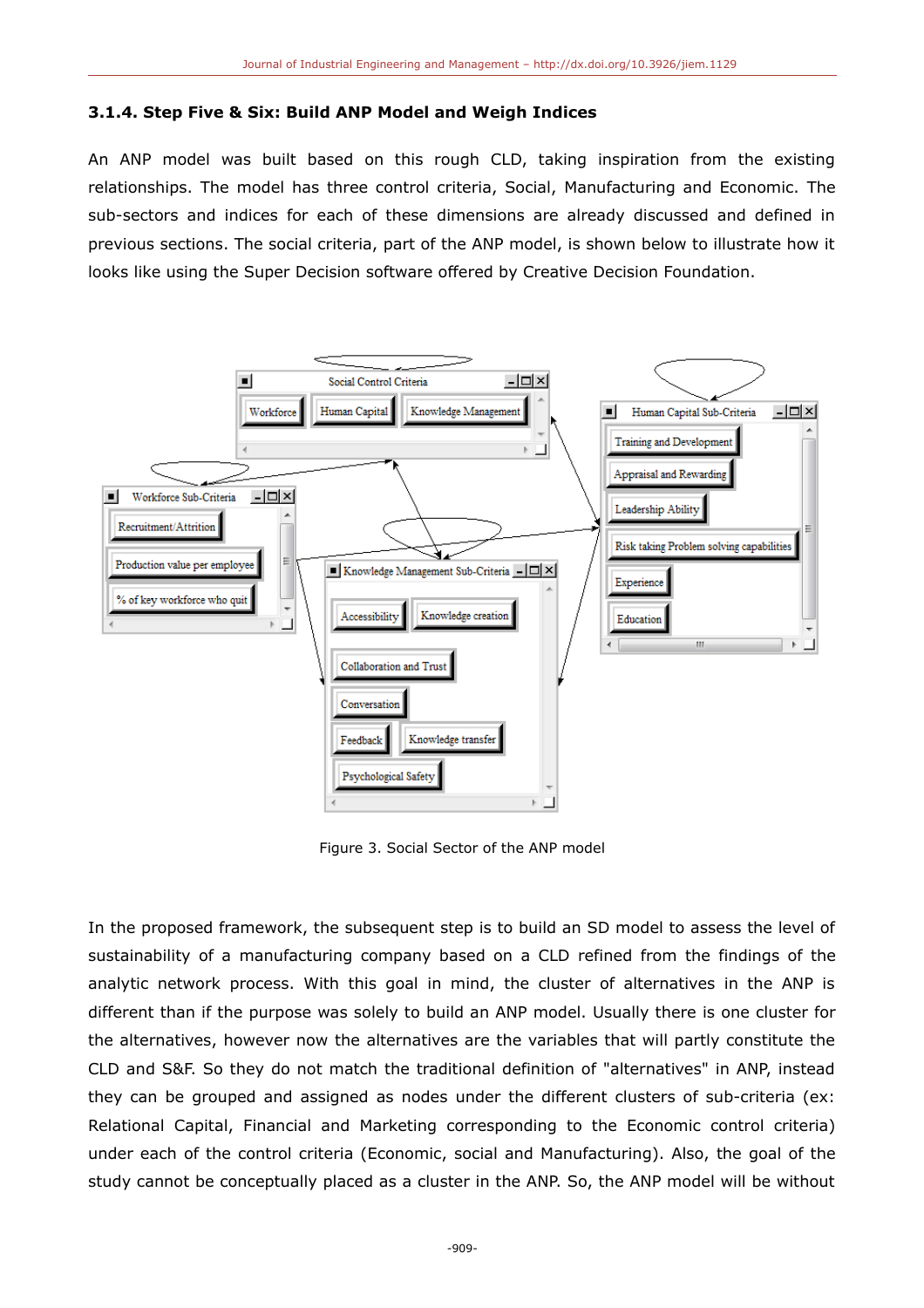an endogenously defined goal and without an explicit cluster of alternatives, instead it will have multiple sets of sub-criteria that will serve as the alternatives in the overall goal.

Since the set of indices was kept general, it was possible to perform the pair wise comparisons by interviewing three industry experts. However, specific individuals inside the company in question would be the ideal source of information in a full application of this methodology. As mentioned earlier, a key point to remember when conducting the pairwise comparison, is having a consistent judgment based view. In this case study, the influence of the criteria on the parent element is the perspective adopted throughout the different sectors. For example, If we are comparing "Originality" and "Applicability" under "R&D", the question would be: given the parent element of "R&D", which one of the two criteria in question "Originality" or "Applicability", influences more the parent element's performance?

From the pair wise comparisons, the ANP simulation was run and weights (or priorities) were deduced for the individual indices as well as the performance indicators. After running the simulation, the resulting priorities of the performance indicators are listed below:

| <b>Name</b>               | <b>Weights</b> |
|---------------------------|----------------|
| Financial                 | 0.32172        |
| Marketing                 | 0.29909        |
| <b>Relational Capital</b> | 0.3792         |

Table 6. Economic Performance Indicators Priorities

| <b>Name</b>          | <b>Weights</b> |
|----------------------|----------------|
| <b>Human Capital</b> | 0.45362        |
| Knowledge Management | 0.33716        |
| Workforce            | 0.20921        |

Table 7. Social Performance Indicators Priorities

| <b>Name</b>                       | <b>Weights</b> |
|-----------------------------------|----------------|
| Production                        | 0.24141        |
| <b>Policies</b>                   | 0.17842        |
| <b>Supply Chain</b>               | 0.15821        |
| R&D                               | 0.14208        |
| Supplier                          | 0.14193        |
| Technology and Lean Manufacturing | 0.08439        |
| Atmosphere                        | 0.05355        |

Table 8. Manufacturing Performance Indicators Priorities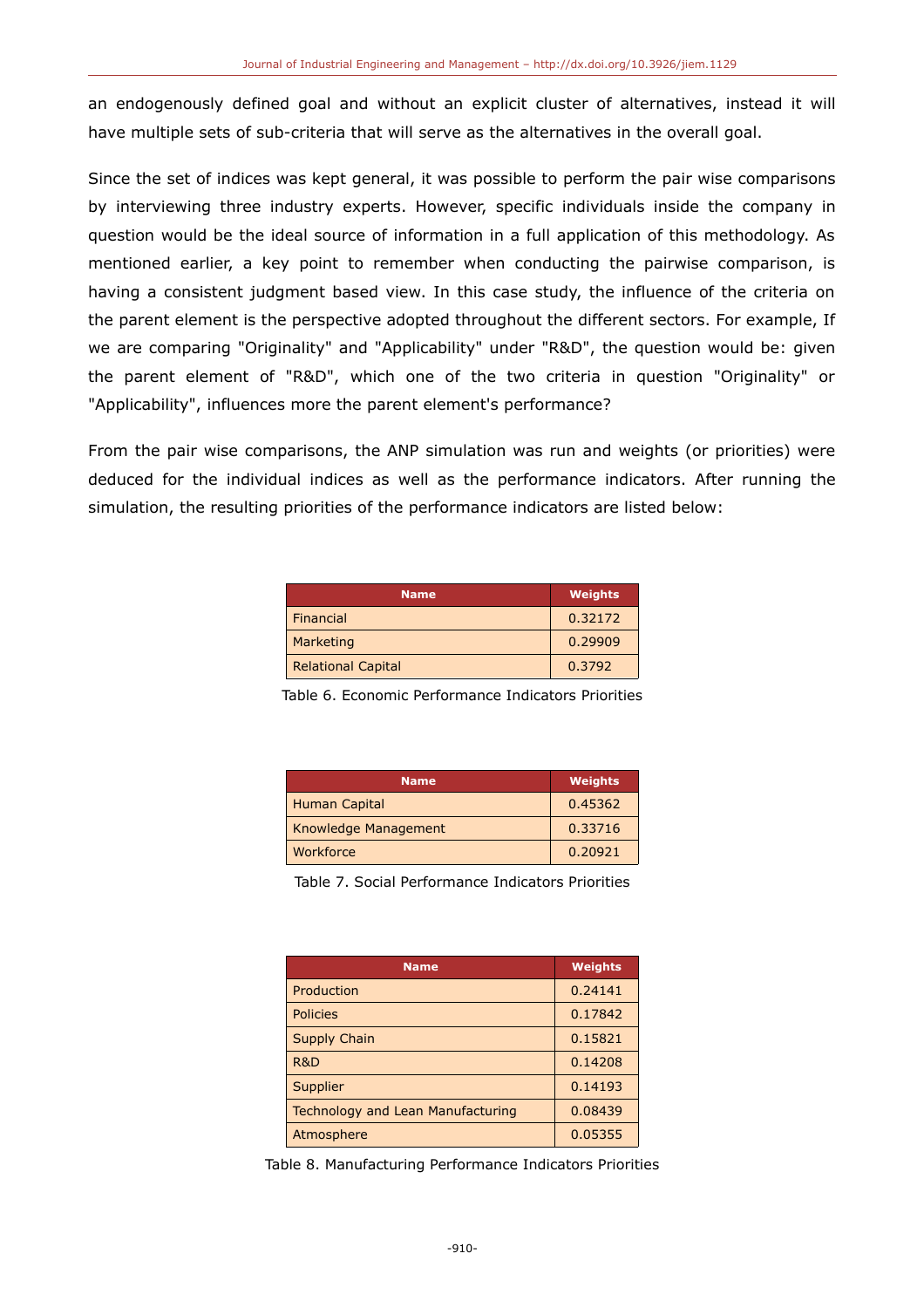In this study, there were no problems in remaining within acceptable levels of consistency, so it was no problem incorporating some of the known links between the different control criteria. However, based on (Saaty & Vargas, 2006), and from reflections on possible pitfalls that could be encountered, the following can be said; since, there are individual supermatrices for the different control criteria, in case there were difficulties in having a consistent set of judgments, it can be argued that there is no need to create a structure to link the different supermatrices and get the overall priorities. The goal can be reduced to be selection of indicators with highest priorities within each sector, which would utilize ANP as a great tool in building an SD model in modular approach sector by sector. In that case, it would be up to the modeler to judge if this decision to omit possible relationships does not compromise the entire process of deriving scores of the variables in a dynamic environment, versus risking having to artificially fix the consistency through multiple rounds of expert weight elicitation.

## **3.1.5. Step Seven to Nine: SD Model Building, Performance Scores and Company Strategic Evaluation**

Building a formal SD model requires full knowledge of a given company's operational details. Also, it involves constant feedback from concerned individuals inside the company. Without these two pre-requisites, it is not possible to build a Stocks & Flows model for the purposes of this framework. As such, it is outside the boundary of this paper to build this model since the aim is to propose and justify a framework.

The building of the SD model is a joint effort between the modelers and the corresponding individuals throughout the company. The very process of conceiving and developing such a model would test the company's mental models and clarify the actual dynamics of processes. Historical data is needed to either formulate mathematically the relationships between variables or to just define them. Such an effort is quite difficult, because variables would pop up that have often little to no historical data. However, SD is not meant to deliver detailed results, rather to paint a picture of the complex web of relationships and their evolution over time. Through sensitivity analysis and validation testing, a model could still be deemed representative without having a full database behind every variable.

The resulting priorities (Table 6, 7 and 8), generated from the ANP simulation would constitute the input in building the SD model. Indicators with relatively important weights are included and their behaviour is analyzed by formulating their causal dynamic structure. Indicators with relatively low weights, are either disregarded or inputed as minor variables, maybe even exogenously driven constants in the SD model.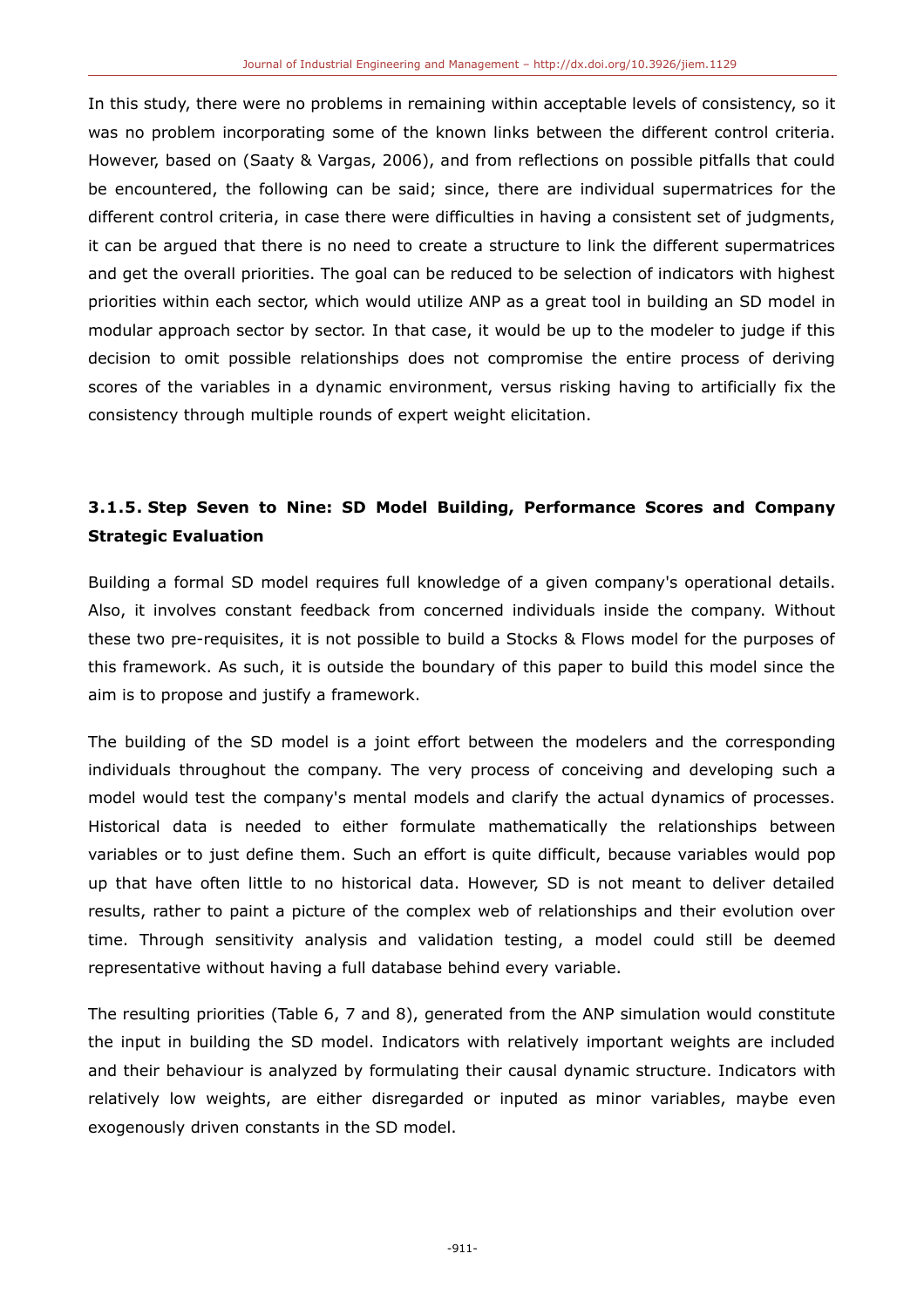After building a valid model, the modelers could run the model a certain period into the future, and hypothesize about how the performance indicators will evolve through simulated numerical output.

Some indicators would influence positively and others negatively the sustainability performance of the company. The following two equations would enable to standardize the indicators:

Equations:

$$
Y_{ij} = (X_{ij} - \min X_{ij})/(\max X_{ij} - \min X_{ij})
$$
\n<sup>(1)</sup>

$$
Y_{ij} = (max X_{ij} - X_{ij})/(max X_{ij} - min X_{ij})
$$
\n(2)

where:

 $Y_{ij}$  = standardized value of the i<sup>th</sup> indicator in year j and,

 $X_{ii}$  = value of the i<sup>th</sup> indicator in year j and,

 $1 < i < m$ : m is the number of indicators under each of the performance indicators (for example, R&D performance indicator has 6 indicators) and,

 $1 < j < n$ : n is the interval of time to be simulated (for example, if the simulation runs between 2000 and 2050, then n=50).

After calculating the standardized values of each of the indicators under a performance indicator, the performance score of a company under this indicator would be calculated the following way:

$$
Z_j = \sum_{i=1}^m W_i * Y_{ij} \tag{3}
$$

Where:

 $Z_i$  = score of a certain performance indicator in the j<sup>th</sup> year (for example "Supplier" at year 10) and,

 $W_i$  = weight (or priority) of the i<sup>th</sup> indicator (obtained from the ANP)

Then, the score for each of the categories (for example: Manufacturing, Economical and Social in this case study) is calculated using:

$$
Z_{cj} = \sum_{i=1}^{k} W_i * Y_{ij} \tag{4}
$$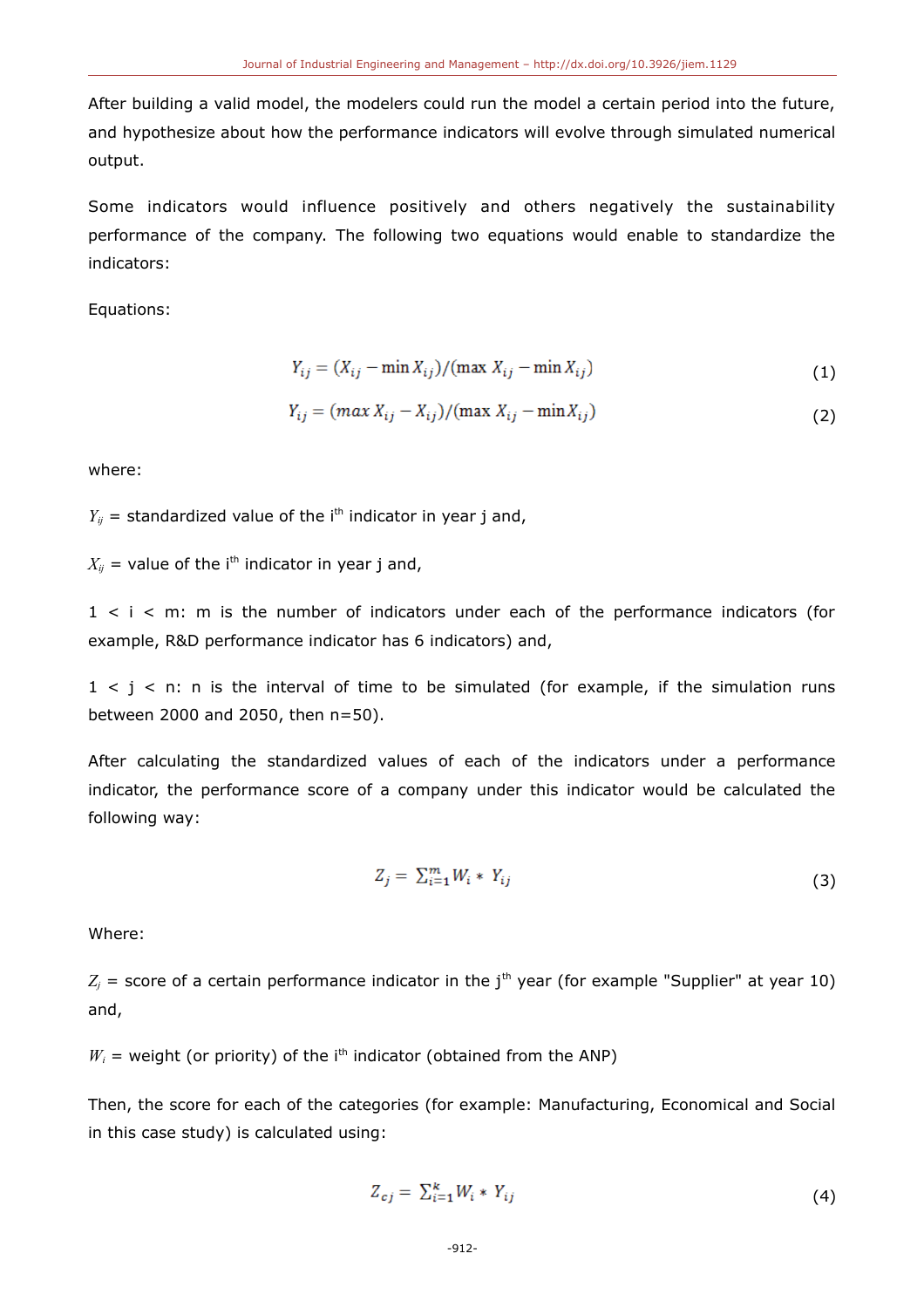Where:

 $Z_{cj}$  = score of a certain category c in year j (for example, score of Manufacturing in year 10)

 $W_i$  = weight of the performance indicator i (obtained from ANP)

 $Y_{ij}$  = score of performance indicator i in year j (for example, score of "Supplier" in year 10)

 $1 < c < L$ : L is the number of categories in the framework

1 < i < k: k is the number of performance indicators under one category (for example, there are 7 performance indicators under the "Manufacturing" category)

Finally, the performance score of the entire company is calculated using:

$$
P_j = \sum_{c=1}^{L} W_c * Y_{cj} \tag{5}
$$

Where:

 $P_i$  = Performance of the company in year j

 $W_c$  = Weight of the category C

 $Y_{cj}$  = Performance score of category C in year j

The values of the indicators (*Xij*) are directly extracted from the numerical simulation output of the SD model. The composite indices would clarify what areas need improvement, what policies have been successful and what have failed. Given this new knowledge, policies would be set or adjusted to guide the company towards its strategic goals. A common strategic goal for a manufacturing company would be sustained innovative products ensuring lead market share. Policies to guide the company towards that goal can focus on developing R&D, knowledge retention, active customer participation...These policies in turn are tested in the SD model, and the entire process starts again following a closed loop of learning.

### **4. Discussion and Limitations of the model**

It is important to discuss briefly the assumptions and potential limitations that underline this framework.

Such a model would not be possible without the company's, and in particular the individuals involved, capability of conducting an objective self-assessment excercise. The exercise is simply following the steps listed earlier. It requires full disclosure of past policies implemented and their tangible results, which more often than not fail to meet the projected expectations.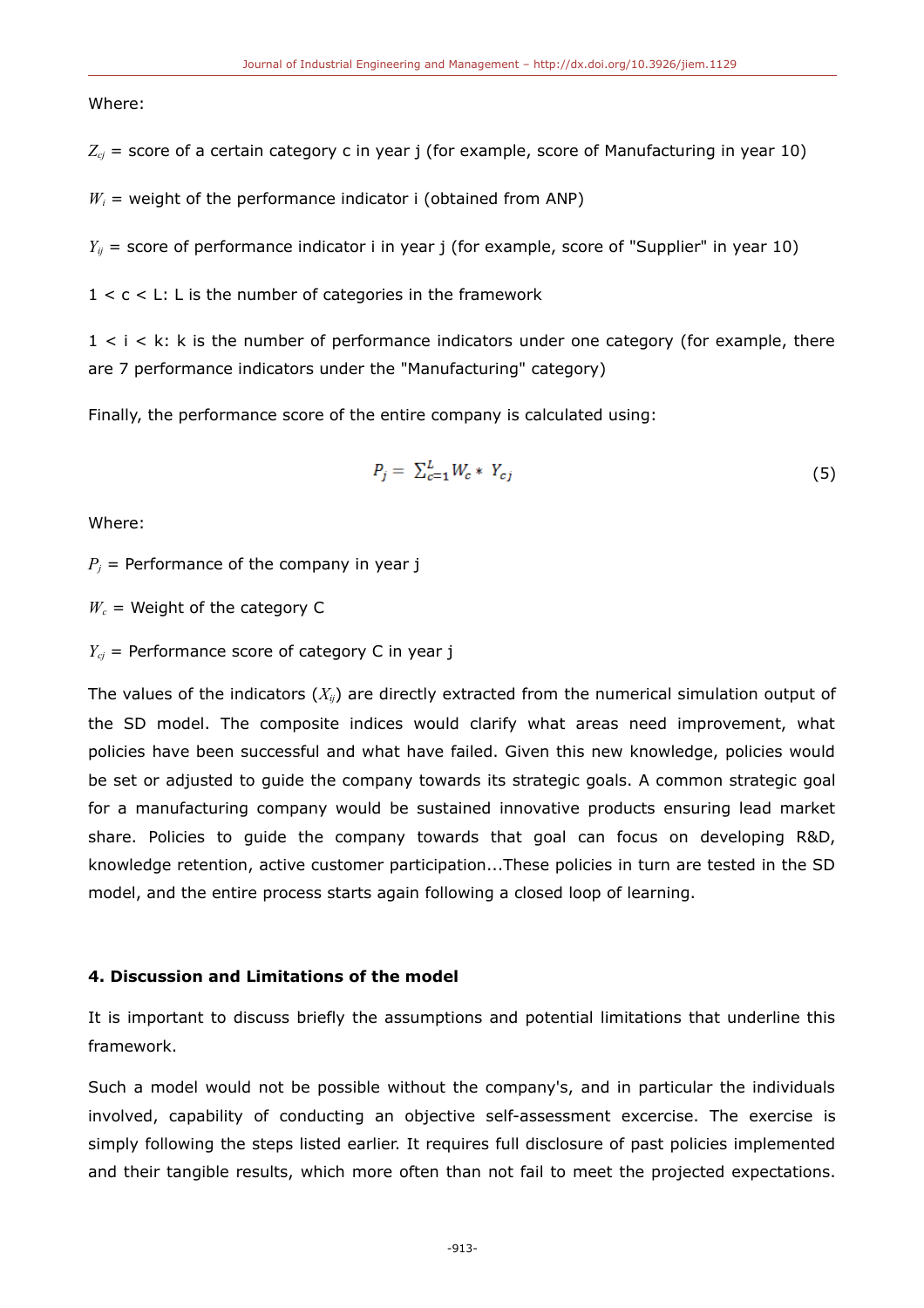This exercise which leads to the development of a ANP-SD model would force the company to examine its current status and judge if it is desirable or change is needed.

Another main point which this model is built on, is the one to one relationship which relates mental models to organizational learning, however not much emphasis was placed on discovering and altering these mental models. They are intangible by nature, however their outcomes are very much the opposite. Hence the need to develop an add-on to this framework which specifically tackles the framing of mental models in a quantitative manner. This can be done through the use of SD coupled with psychology models such as the Bruswickian lens model which measures the individuals perception of their environment and its accuracy.

Furthermore, for the purposes of this paper, which are the development of a framework and its operational details, the list of indicators is kept to minimum yet still representative of the most important ideas. It is important to stress that is not the number of indicators that reflect the comprehensiveness of such a framework, rather than the structural importance of the included indicators in generating the current dynamic competitive position of the company. Also, For the specific applications within a company, the list must be altered and fitted to the company in question. The indicators are merely the output of the company's endogenously generated behaviour, therefore each company will need a slightly different list capable of explaning and modifying the behaviour.

### **5. Conclusion**

A hybrid SD-ANP framework that assesses a learning organization's competitive advantage is still a rough idea in development. It does exhibit a great potential to capture in a wholesome manner the organization's performance. Also, it is practical for initial variable selection and reduction whether in a SD or any other modelling context. Nowadays, just like personal learning is a daily necessity for growth, organizational learning has become a pre-requisite for any kind of sustained competitive edge. One cannot evaluate a company's performance, without assessing its capacity for learning, and vice versa. A company, much like a society, is a tangled network of messy relationships that fluctuate and evolve over time in various degrees and shapes. Nothing can be claimed to be irrelevant or not worthy of learning unless properly investigated using causality versus correlation as the main judgment. The top down approach of the ANP which incorporates feedback combined with the continuous-time SD simulation, make for a well rounded methodology with the end goal of forming, testing and updating corporation's strategies based on its performance. Future work would be to fully apply the framework in a real life setting, collect comments about its operational application and if deemed necessary make the necessary adjustments.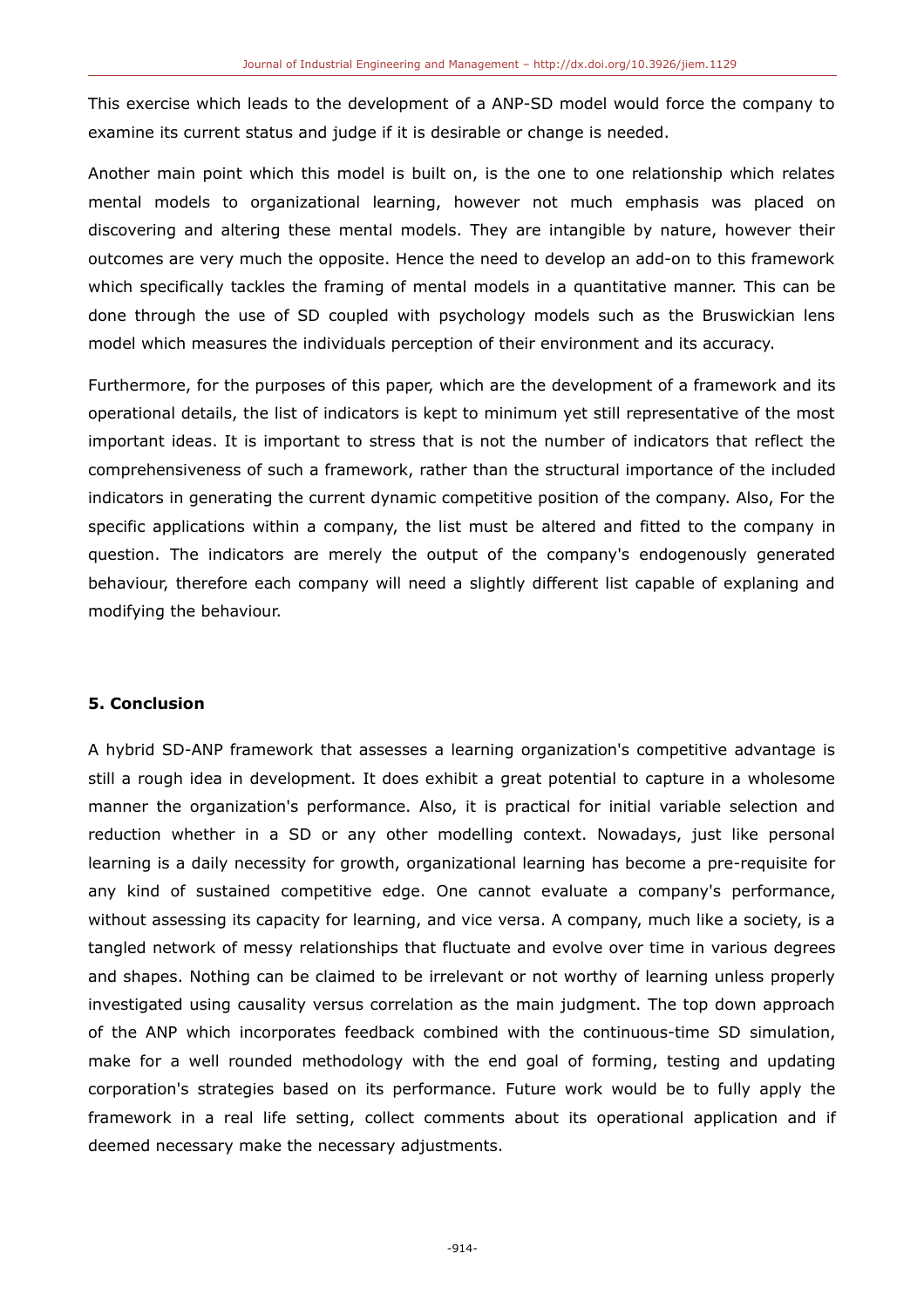#### **References**

- Alcantara, R.M.P., & Nobrega, G.M. (2005). Modelling for Learning Organizations and Qualitative Reasoning: Grounding a Case Study within IT Management. *IJCAI Workshop on Knowledge Management and Organizational Memories*.
- Amrina, E., & Yusof, S.M. (2011). Key Performance Indicators for Sustainable Manufacturing Evaluation in Automotive Companies. *Institute of Electrical and Electronics Engineers International Conference of Industrial Engineering and Engineering Management*, Singapore. <http://dx.doi.org/10.1109/IEEM.2011.6118084>
- Arias, J., & Solona, J. (2013). Information Systems Supported Organizational Learning as a Competititve Advantage. *Journal of Industrial Engineering and Management,* 6(3), 702-708*.* <http://dx.doi.org/10.3926/jiem.555>
- Azadeh, A., Ghaderi, S.F., Partovi Miran, Y., Ebrahimipour, V., & Suzuki, K. (2007). An integrated framework for continuous assessment and improvement of manufacturing systems. *Applied Mathematics and Computation*, 186, 1216-1233. <http://dx.doi.org/10.1016/j.amc.2006.07.152>
- Beamon, B. (1998). Supply Chain Design and Analysis: Models and Methods. *International Journal of Production Economics*, 55 (3), 281-294. [http://dx.doi.org/10.1016/S0925-5273\(98\)00079-6](http://dx.doi.org/10.1016/S0925-5273(98)00079-6)
- Berns, M. Townend, A., Khayat, Z. Balagopal, B., Reeves, M., Hopkins, M.S. et al. (2009). Sustainability and Competitive Advantage. *MIT Sloan Management Review,* 51(1).
- Bishwas, S., & Sushil. (2012). Knowledge Management and Related Emerging Issues in Organizations: A Systems Thinking using Feedback Loop Analysis. *System Dynamics Conference*.
- Bozbura, F., & Beskese, A. (2007). Prioritization of Organizational capital measurement indicators using fuzzy AHP. *International Journal of Approximate Reasoning*, 44, 124-147. <http://dx.doi.org/10.1016/j.ijar.2006.07.005>
- Carter, C., Kaufmann, L., & Michel, A. (2007). Behavioral Supply Management: A Taxonomy of Judgment and Decision-Making Biases. *International Journal of Physical Distribution & Logistics Management,* 37(8), 631-669. <http://dx.doi.org/10.1108/09600030710825694>
- Cho, J., & Lee, J. (2013). Development of a new technology product evaluation model for assessing commercialization opportunities using Delphi method and fuzzy AHP approach. *Expert Systems with Applications*, 40, 5314-5330. <http://dx.doi.org/10.1016/j.eswa.2013.03.038>
- Doyle, J.K., & Ford, D.N. (1998). Mental Models Concepts for System Dynamics Research. *System Dynamics Review,* 14(1), 3-29. [http://dx.doi.org/10.1002/\(SICI\)1099-1727\(199821\)14:1<3::AID-](http://dx.doi.org/10.1002/(SICI)1099-1727(199821)14:1%3C3::AID-SDR140%3E3.0.CO;2-K)[SDR140>3.0.CO;2-K](http://dx.doi.org/10.1002/(SICI)1099-1727(199821)14:1%3C3::AID-SDR140%3E3.0.CO;2-K)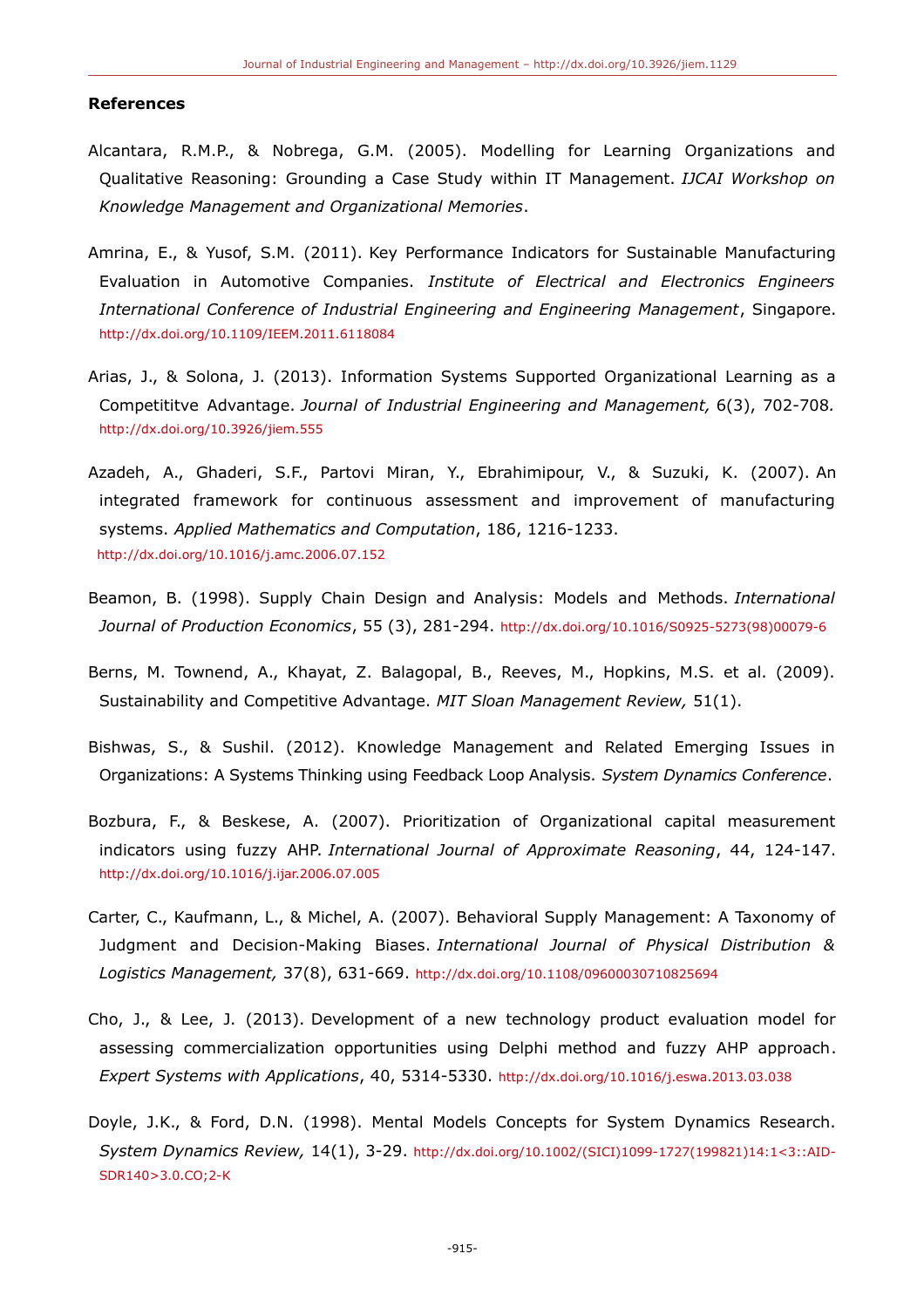- Dreyer, L.K., Hauschild, M.Z., & Schierbeck, J. (2010). Characterisation of social impacts in LCA. Part 1: Development of indicators for labour right. *International Journal of Life Cycle Assessment,* 15(3), 247-259. <http://dx.doi.org/10.1007/s11367-009-0148-7>
- Dyk, D., & Pretorius, L. (2012). A System Dynamics Approach to Quality Improvement Programs in a Heavy Engineering Manufacturing Environment: A Case Study. *Proceedings of PICMET '12: Technology Management for Emerging Technologies*, p. 3287-3296.
- Ford, A. (1999). *Modelling the Environment: An introduction to System Dynamics Models of Environmental Systems*. United States of America, Island Press.
- Ford, D. (1998). A behavioural Approach to Feedback Loop Dominance Analysis. *System Dynamics Conference*.
- Global Reporting Initiative. (2002). *Sustainability reporting guidelines.* Available at: <https://www.globalreporting.org/resourcelibrary/G3-Sustainability-Reporting-Guidelines.pdf>
- Haag, H., & Tilebein, M. (2012). Integrating System Dynamics in a Strategic Foresight Process for Firms in Production Networks. *International Conference on System Dynamics*.
- Hayward, J. (2012). Model Behaviour and the Strengths of Causal Loops: Mathematical Insights and a Practical Method. *International System Dynamics Conference*, Switzerland.
- Hosseini-Nasab, H., Dehghani, M., & Hosseini-Nasab, A. (2013). Analysis of Technology Effectiveness of Lean Manufacturing Using System Dynamics. *ISRN Industrial Engineering*. <http://dx.doi.org/10.1155/2013/237402>
- Jain, S., & Kibira, D. (2010). A Framework for Multi-Resolution Modeling of Sustainable Manufacturing. *Proceedings of the Winter Simulation Conference*.
- Kamath, N., & Roy, R. (2007). Capacity augmentation of a supply chain for a short lifecycle product: A system dynamics framework. *European Journal of Operational Research,* 179, 334-351. <http://dx.doi.org/10.1016/j.ejor.2006.03.045>
- Keij, R., & Ashayeri, J. (2008). Global business process re-engineering: a system dynamics-based approach. *International Journal of Operations & Production Management*, 18(9/10), 817-831.
- Kleindorfer, P.R., Singhal K., & Van Wassenhove, L.N. (2005). Sustainable Operations Management. *Production and Operations Management,* 14(4), 482-492. <http://dx.doi.org/10.1111/j.1937-5956.2005.tb00235.x>
- Lizeo, E. (2000). *The influence of Learning Behaviour on the Performance of Work Teams- A System Dynamics Approach*. Unpublished master's thesis. Massachusetts Institute of Technology.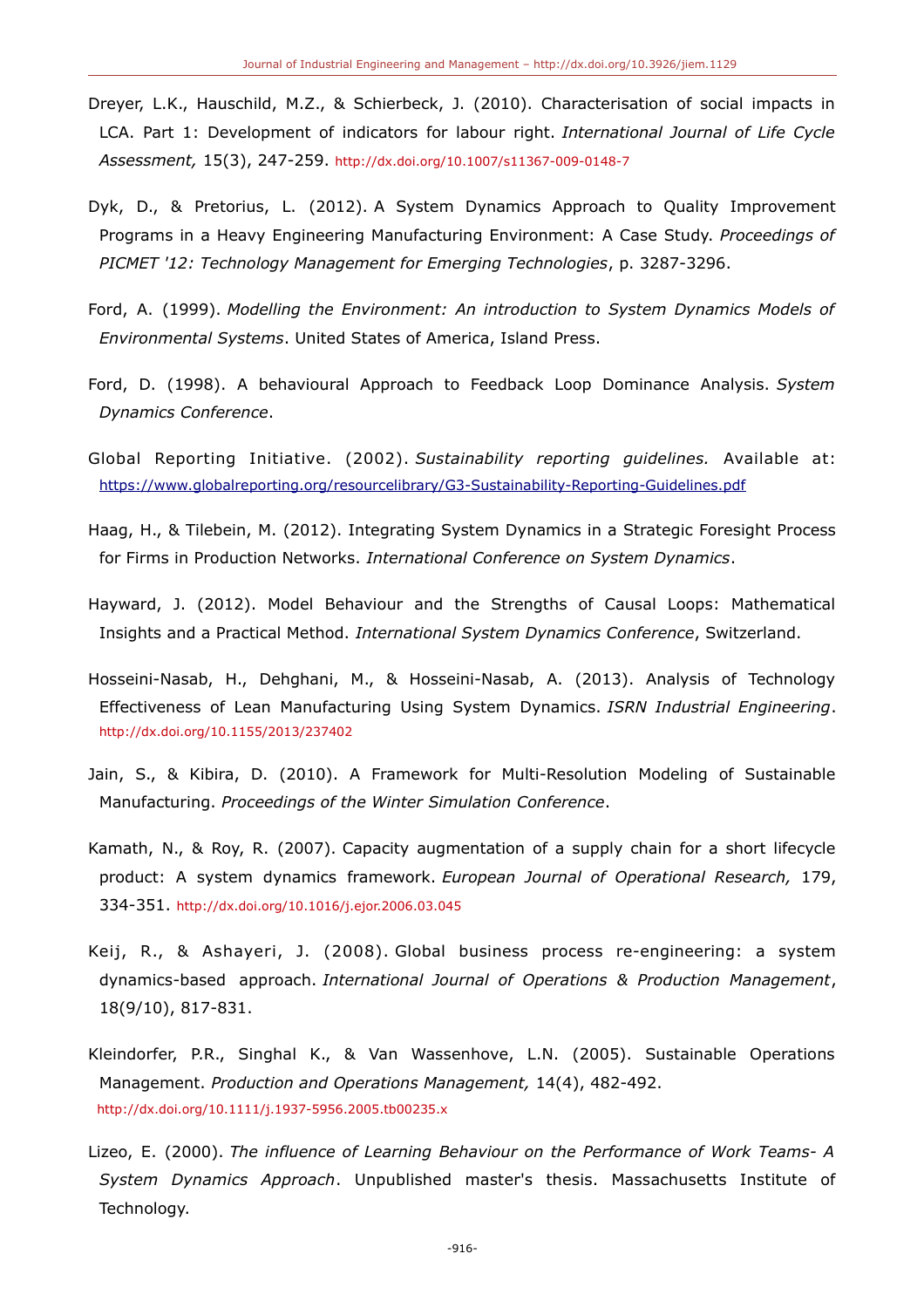- Luthra, S., Garg, D., & Haleem, A. (2013). Ideantifying and Ranking of Strategies to Implement Green Supply Chain Management in Indian Manufacturing Industry Using Analytical Hierarchy Process. *Journal of Industrial Engineering and Management*, 6(4), 930-962. <http://dx.doi.org/10.3926/jiem.693>
- Magzan, M. (2012). Mental Models for Leadership Effectiveness: Building Future Different than the Past. *Journal of Engineering Management and Competitiveness*, 2(2), 57-63.
- Martin-de-Castro, G., Navas-Lopez, J., Lopez-Saez, P., & Alama-Salazar, E. (2005). Organizational Capital as Competitive Advantage of the Firm. *Journal of Intellectual Capital,* 7(3), 324-337. <http://dx.doi.org/10.1108/14691930610681438>
- Morecroft, J. (1994). *Modeling for Learning Organizations*. Portland, Oregon: Productivity Press.
- Nemeth, L. (1997). *Measuring Organizational Learning*. Unpublished master's thesis. University of Western Ontario.
- Nyikos, D., & Thal, A. (2012). To leed or not to leed: Analysis of cost premiums associated with sustainable facility design. *Engineering Management Journal,* 24(4), 50-63.
- O'Rourke, N., & Hatcher, L. (2013). *A Step-by-Step Approach to Using SAS®for Factor Analysis and Structural Equation Modelling*. Second Edition. North Carolina: SAS Institute Inc.
- O'Rourke, N., Hatcher, L., & Stepanksi, E. (2005). *A Step-by-Step Approach to Using SAS® for Univariate & Multivariate Statistics*. North Carolina: SAS Institute Inc.
- Pablos, P. de. (2003). Measuring and reporting knowledge-based resources: the intellectual capital report. Available at: <http://www2.warwick.ac.uk/fac/soc/wbs/conf/olkc/&indexSection=sitebuilder&sortBy=&pagenumber=1&n=1>
- Petroni, A., & Braglia, M. (2000). Vendor Selection Using Principal Component Analysis. *The journal of Supply Chain Management: A Global Review of Purchasing and Supply*, 63-69. <http://dx.doi.org/10.1111/j.1745-493X.2000.tb00078.x>
- RobecoSam Sustainability Investing. (2013). *The Sustainability Yearbook 2013*. Switzerland: RobecoSam.
- Saaty, T., & Vargas, L. (2006). *Decision Making with the Analytic Network Process: Economic, Political, Social and Technological Applications with Benefits, Opportunities, Costs and Risks.* New York: Springer.
- Seligman, J. (2005). Building a Systems Thinking Culture at Ford Motor Company. *The society for Organizational Learning Journal*, 6(4/5).